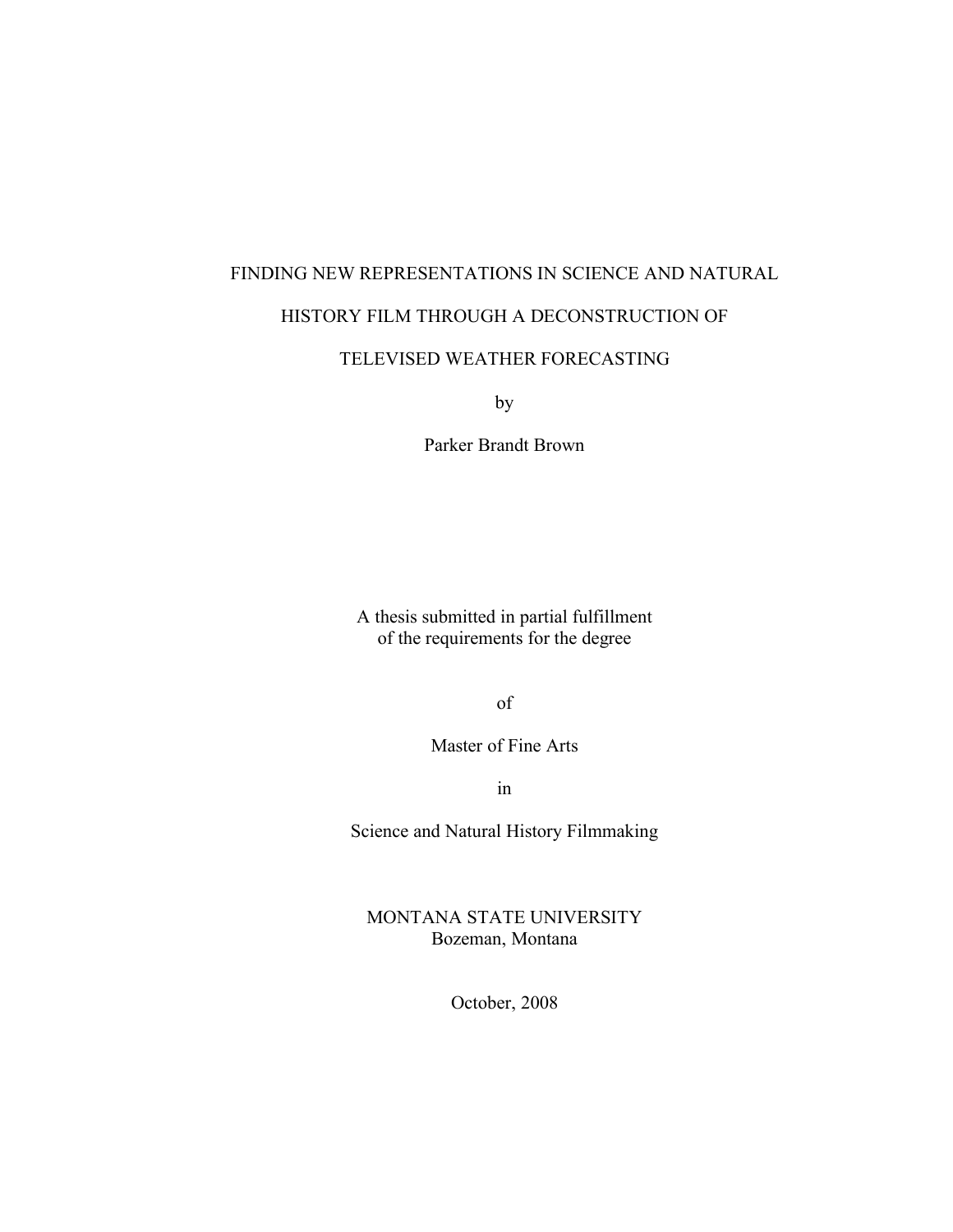# ©COPYRIGHT

by

Parker Brandt Brown

2008

All Rights Reserved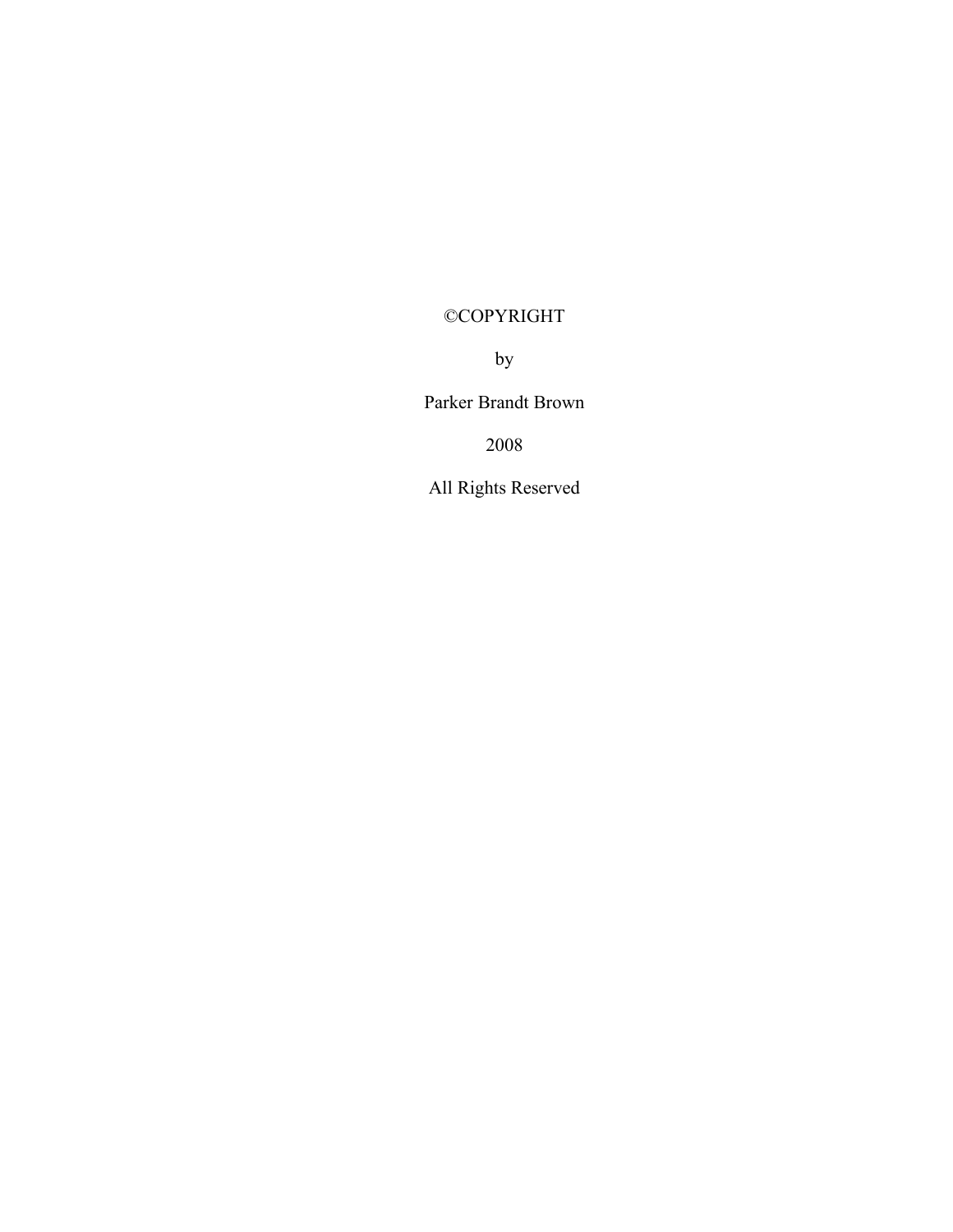# APPROVAL

# of a thesis submitted by

# Parker Brandt Brown

This thesis has been read by each member of the thesis committee and has been found to be satisfactory regarding content, English usage, format, citation, bibliographic style, and consistency, and is ready for submission to the Division of Graduate Education.

Professor Ronald Tobias

Approved for the Department of Media and Theater Arts

Dr. Walter Metz

Approved for the Division of Graduate Education

Dr. Carl A. Fox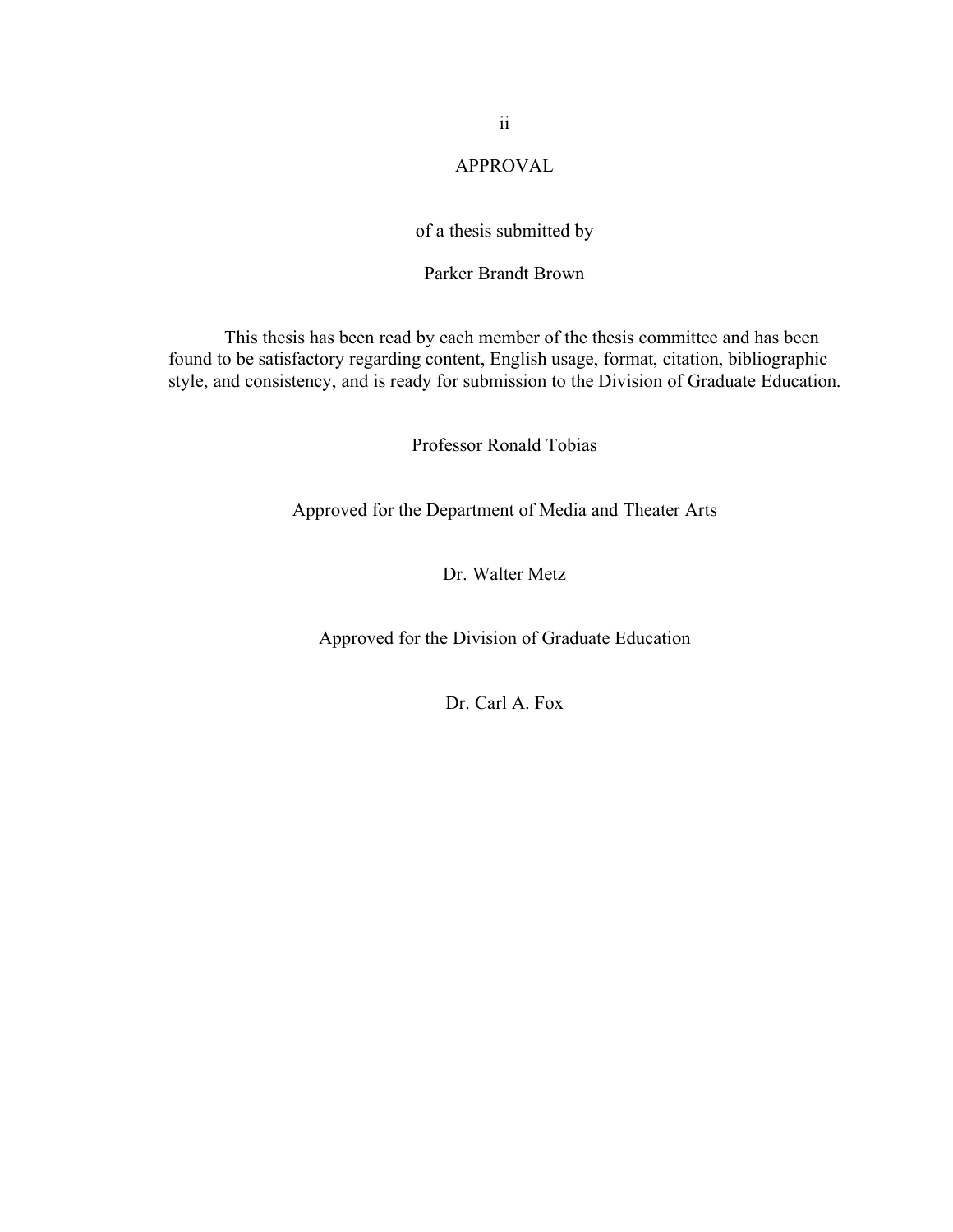# STATEMENT OF PERMISSION TO USE

In presenting this thesis in partial fulfillment of the requirements for a master's degree at Montana State University, I agree that the Library shall make it available to borrowers under rules of the Library.

If I have indicated my intention to copyright this thesis by including a copyright notice page, copying is allowable only for scholarly purposes, consistent with "fair use" as prescribed in the U.S. Copyright Law. Requests for permission for extended quotation from or reproduction of this thesis in whole or in parts may be granted only by the copyright holder.

Parker Brandt Brown October, 2008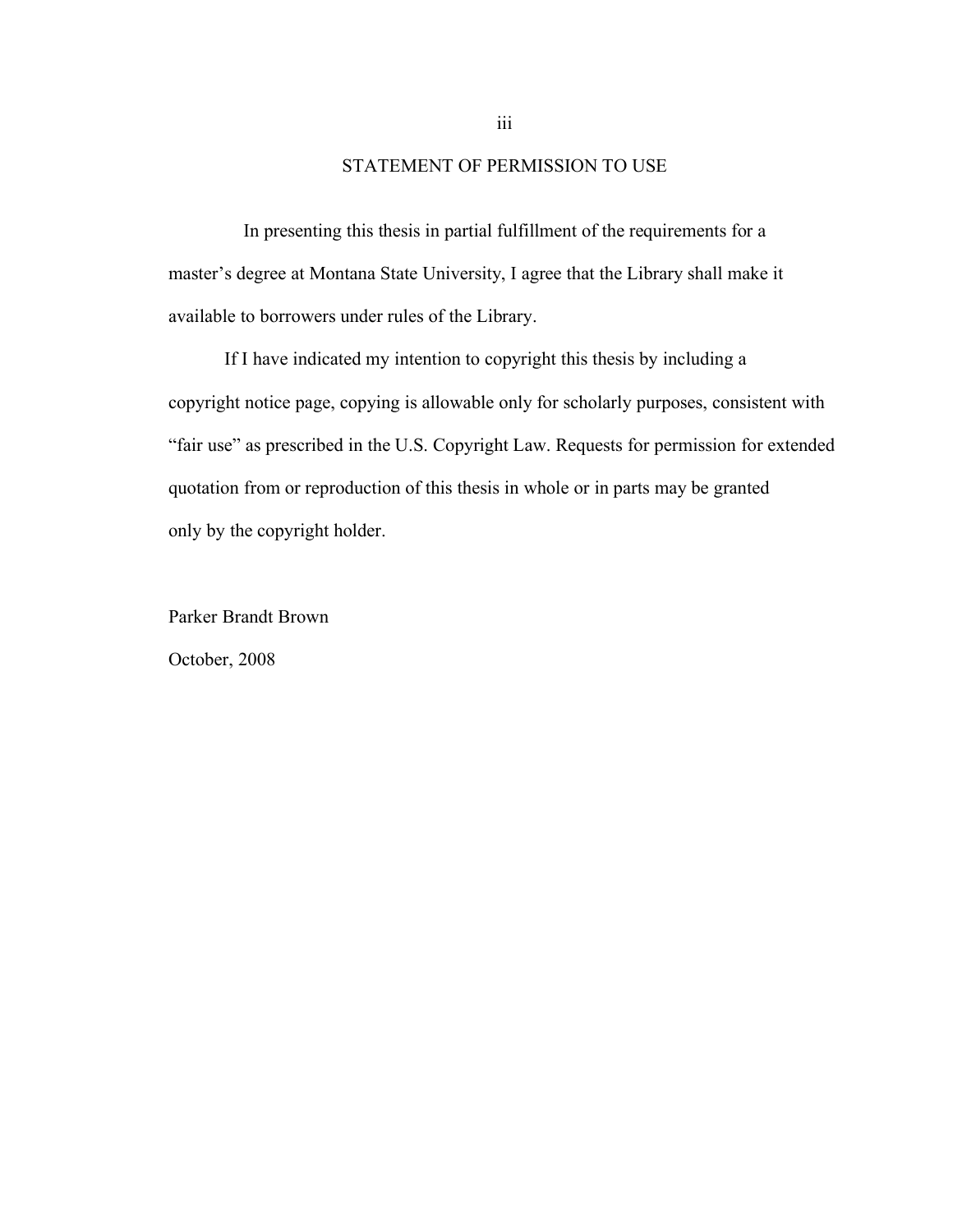#### ACKNOWLEDGEMENTS

I would first like to thank the chair of my committee Ronald Tobias, who has been my academic advisor and guide through all my years as a graduate student. His ability to perceptively identify problems and provide simple yet elegant solutions was often crucial in illuminating how to move forward towards the completion of this paper. I would also like to thank Jefferson Beck and Elliott Kennerson for donating hours of their time to read and revise this thesis. They gave tirelessly of themselves, and their constant enthusiasm for the topic and faith that I could write this paper were constant motivations. Lastly I would like to thank my family, Pat, Peggy and Ashley Brown, for providing an ever-flowing stream of support without which this academic exercise would have surely taken a turn for the worse.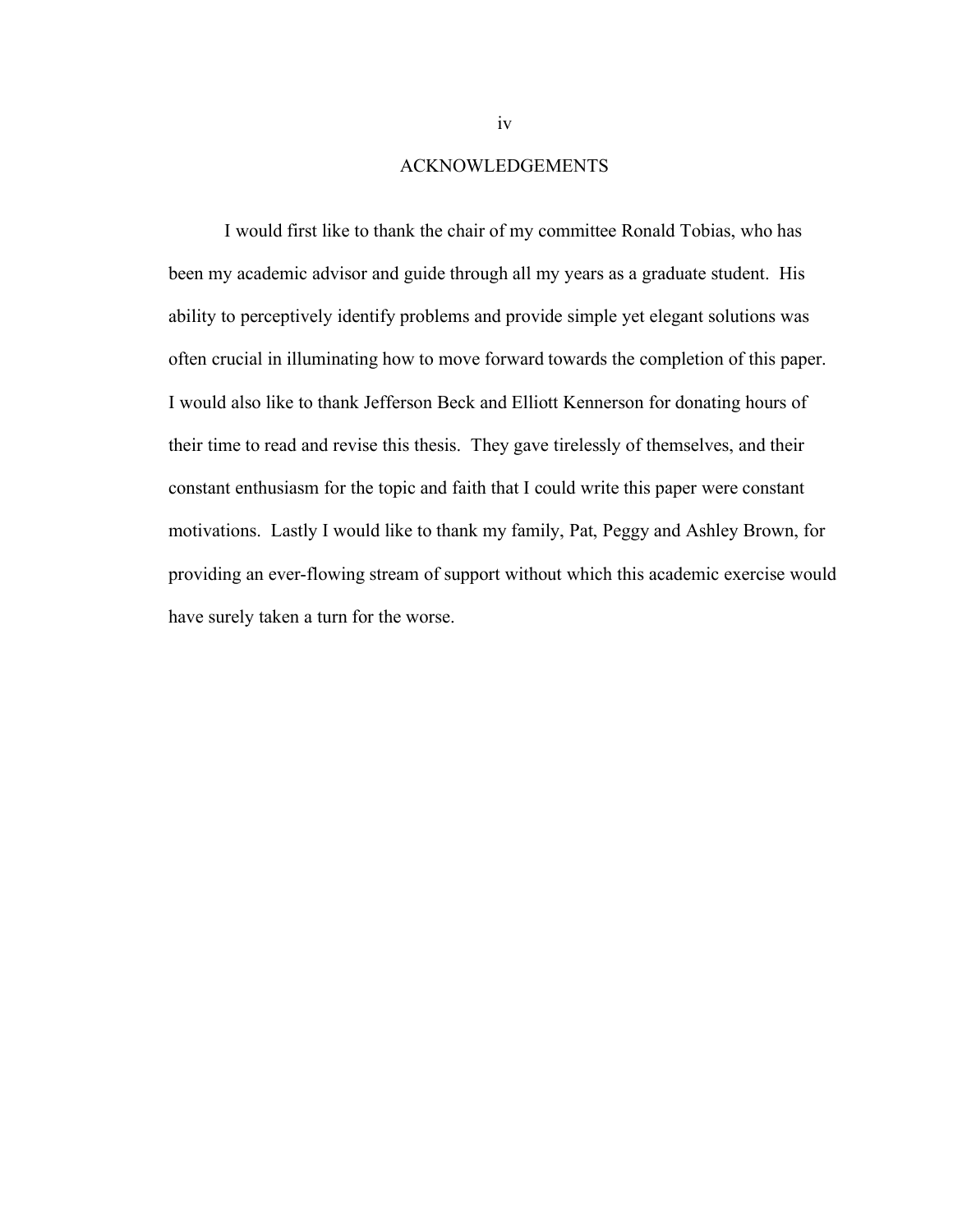# TABLE OF CONTENTS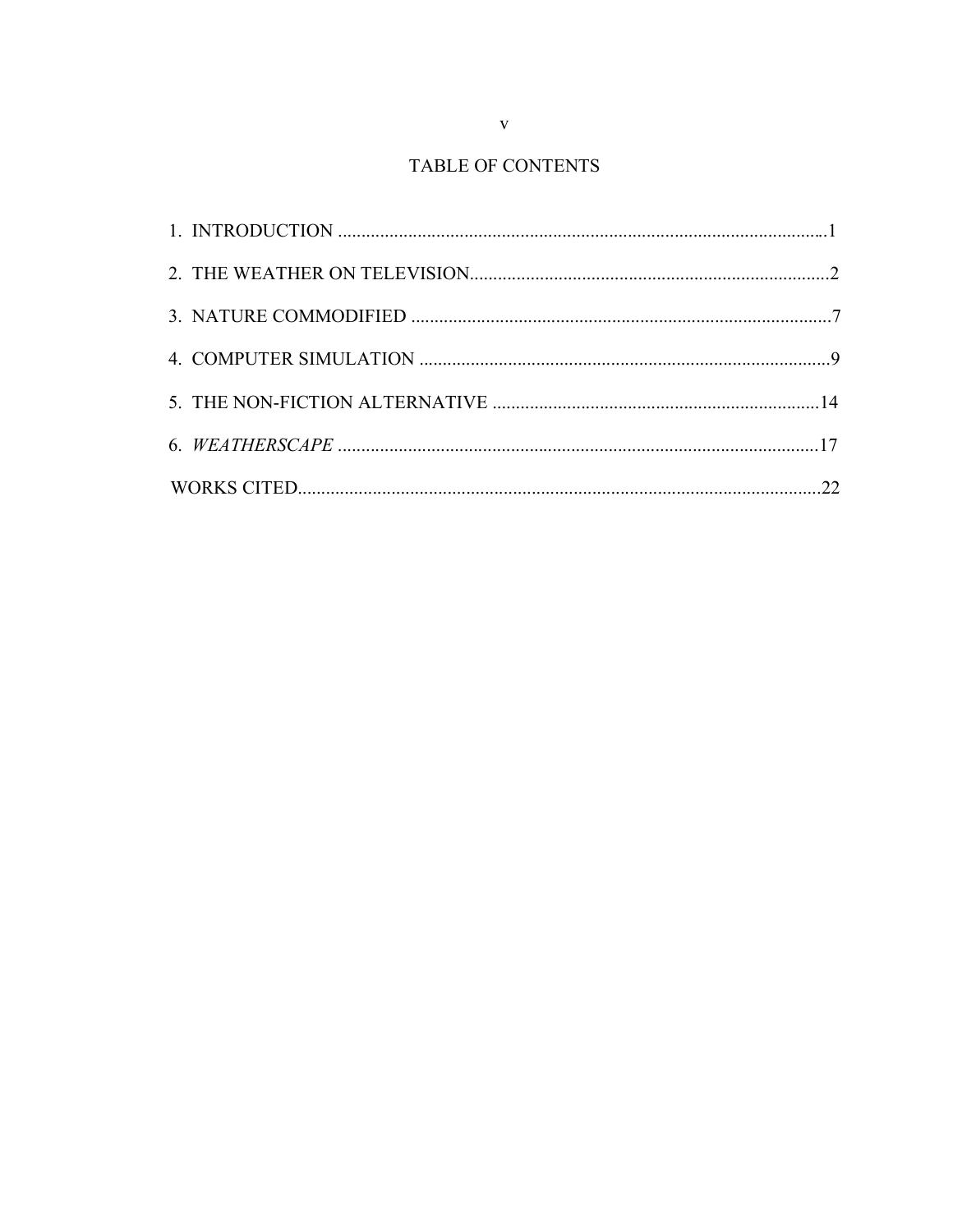# **GLOSSARY**

NEXRAD Doppler Radar – NEXRAD (Next-Generation Radar) is a network of 158 high-resolution Doppler weather radars operated by the National Weather Service. NEXRAD detects precipitation and atmospheric movement or wind. It returns data which when processed can be displayed in a mosaic map which shows patterns of precipitation and its movement. NEXRAD has an increased emphasis on automation, including the use of algorithms and automated volume scans.

Subjunctive Documentary – Computer imaging of what could be, would be, or might have been. (Wolf)

Semiotics – Semiotics is, most simply, the study of how people make meaning through the creation and interpretation of signs. A sign can be almost anything that someone sees as standing for something else, such as words, music, images, or gestures. More precisely, a sign is the combination of a signifier, the form a sign takes, and a signified, the concept it represents. A sign is the "whole meaningful ensemble" of the signifier and the signified. (Chandler)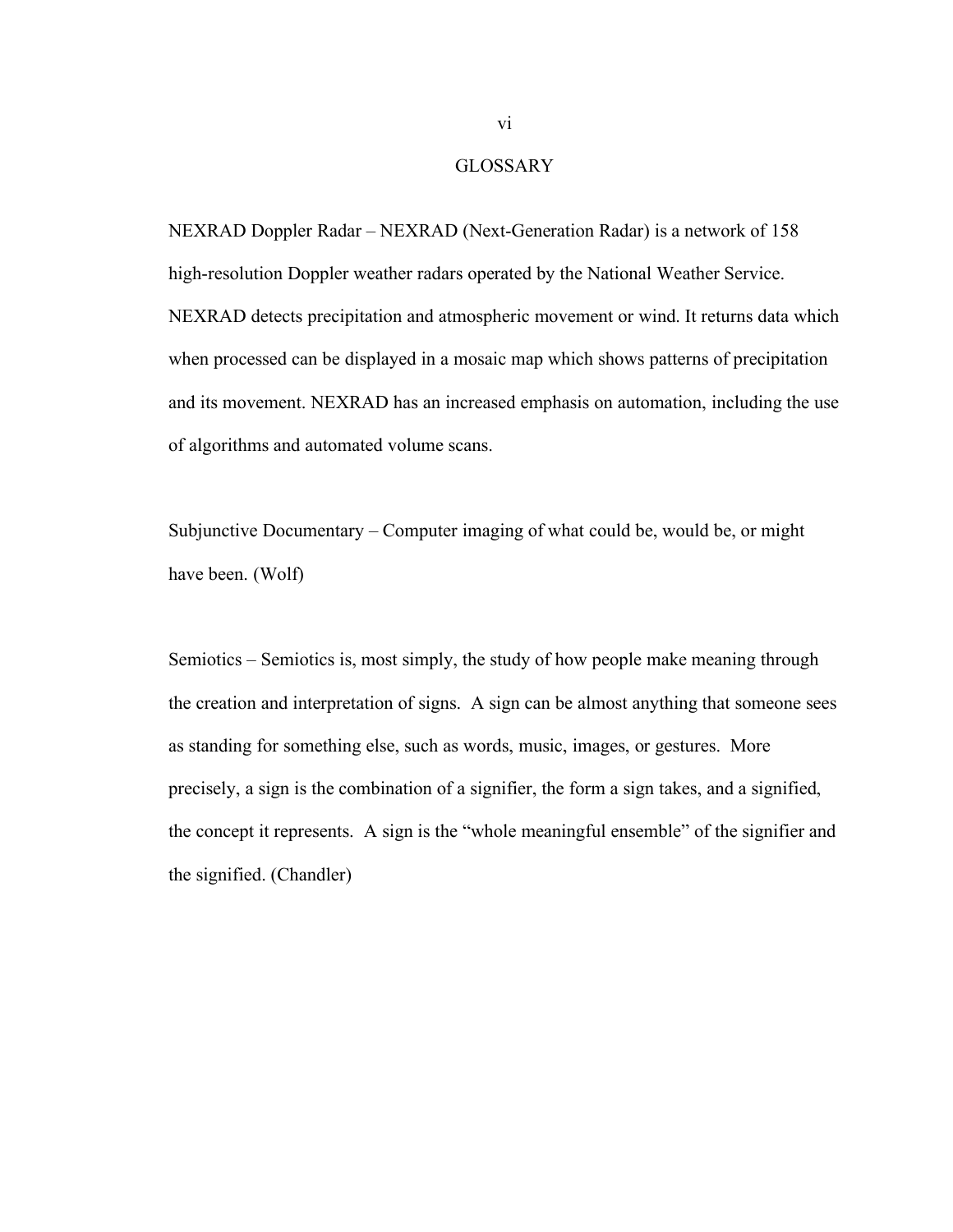# ABSTRACT

Broadcast television networks limit their representation of the weather by embedding weather forecasting with ideologies of science, capitalism, and patriarchy, thereby creating a dispassionate monolithic regime as the totalizing representation of weather in popular media. This is not to say that TV weather forecasting is not useful, but that it is a narrowly focused scientific representation of nature, and as such denies experiences of the weather beyond utilitarian prediction. Non-fiction film employs a set of representational tools that, when applied to the weather, can deconstruct the mainstream representation of the weather and create alternative representations that reconnect viewers with their personal experiences of the weather. Non-fiction film allows filmmakers the freedom to directly author messages and choose systems of signs that deconstruct the mainstream broadcast of the weather. It can restore an assumption of afilmic representation and allow viewers the ability to interpret the weather in their own contexts. These ideas led to the production of my own film, *Weatherscape*, which simultaneously re-contextualizes the weather to encourage the viewer to create his or her own weather experience and critiques the TV weather representation. Deconstruction through non-fiction film proves to be a robust tool for creating representations that rethink our portrayal of nature.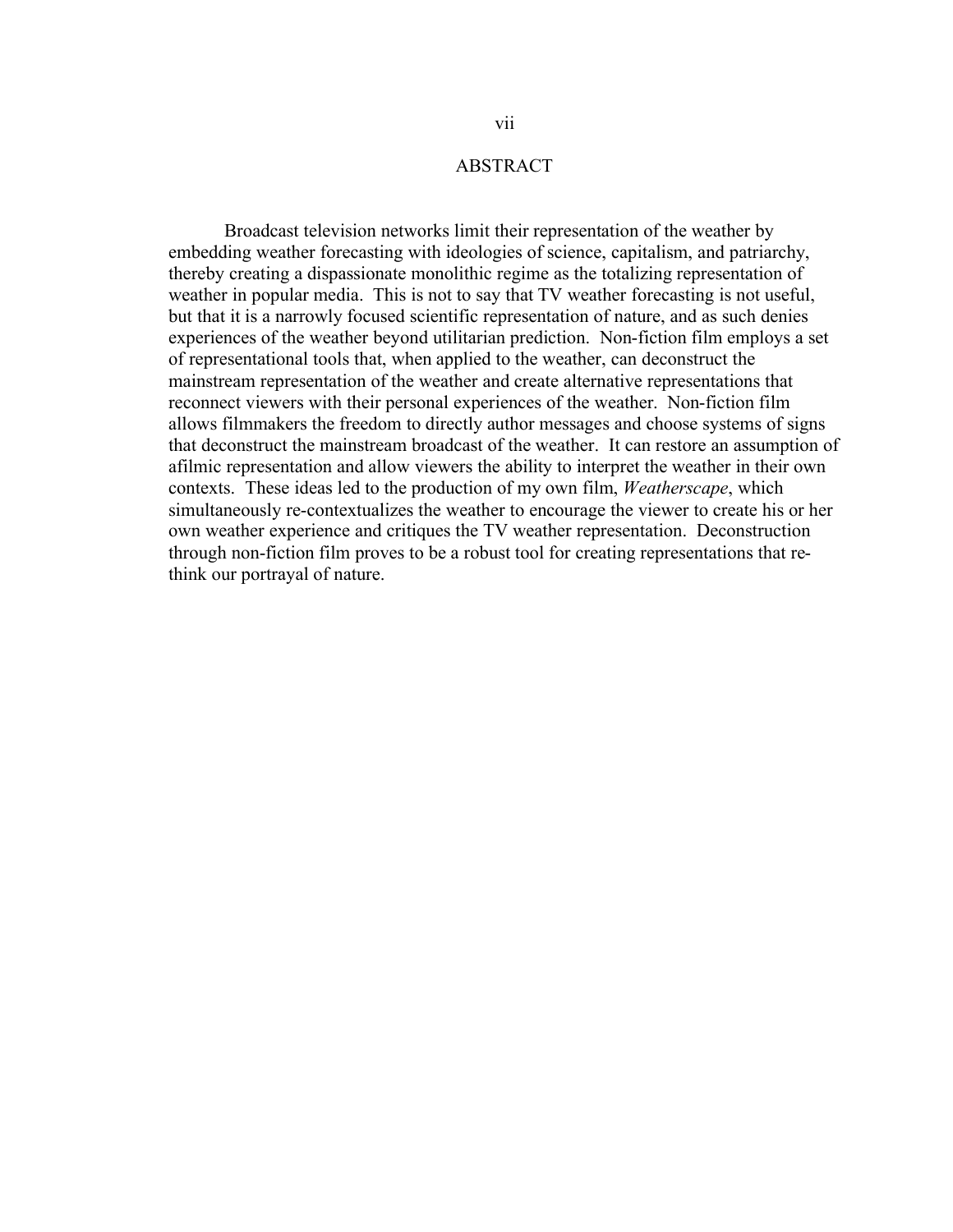### INTRODUCTION

Television weather forecasting creates a specific cultural knowledge of the weather. By deconstructing representations of the weather on television, filmmakers can create alternative programming that re-visions nature in the media and accesses a broad array of representations not yet seen. Once filmmakers lay bare the discourse behind something as common and omni-present as broadcast weather forecasting, simple changes might lead to fundamentally new approaches in representing the weather through film. In my film *Weatherscape*, I intend to demonstrate how shifting these components into my personal worldview can create an experiential representation of the weather that calls for a different perspective on nature.

In this essay I deconstruct television weather forecasting as a culturally-created historical text, known as meteorology, attempting to uncover the ways in which the modalities of western televisual society determine weather's cultural identity. Deconstructing the television weather is not an attempt at subverting its meaning or usefulness but a means through which we can understand its origins and motivations, thereby finding its limits and creating new media to pick up where it leaves off. In the first chapter, I outline the narrative drama of the broadcast weather forecast as it fits into the nightly network news and the relationship it forms with the weather. The second chapter shows how the weather's meteorological identity alienates people from physical weather phenomena and promotes a commodifying ideology. The third chapter addresses computer simulation as an aesthetic technique of forecasting that limits the weather as a representation of the physical world. In the fourth chapter I demonstrate how non-fiction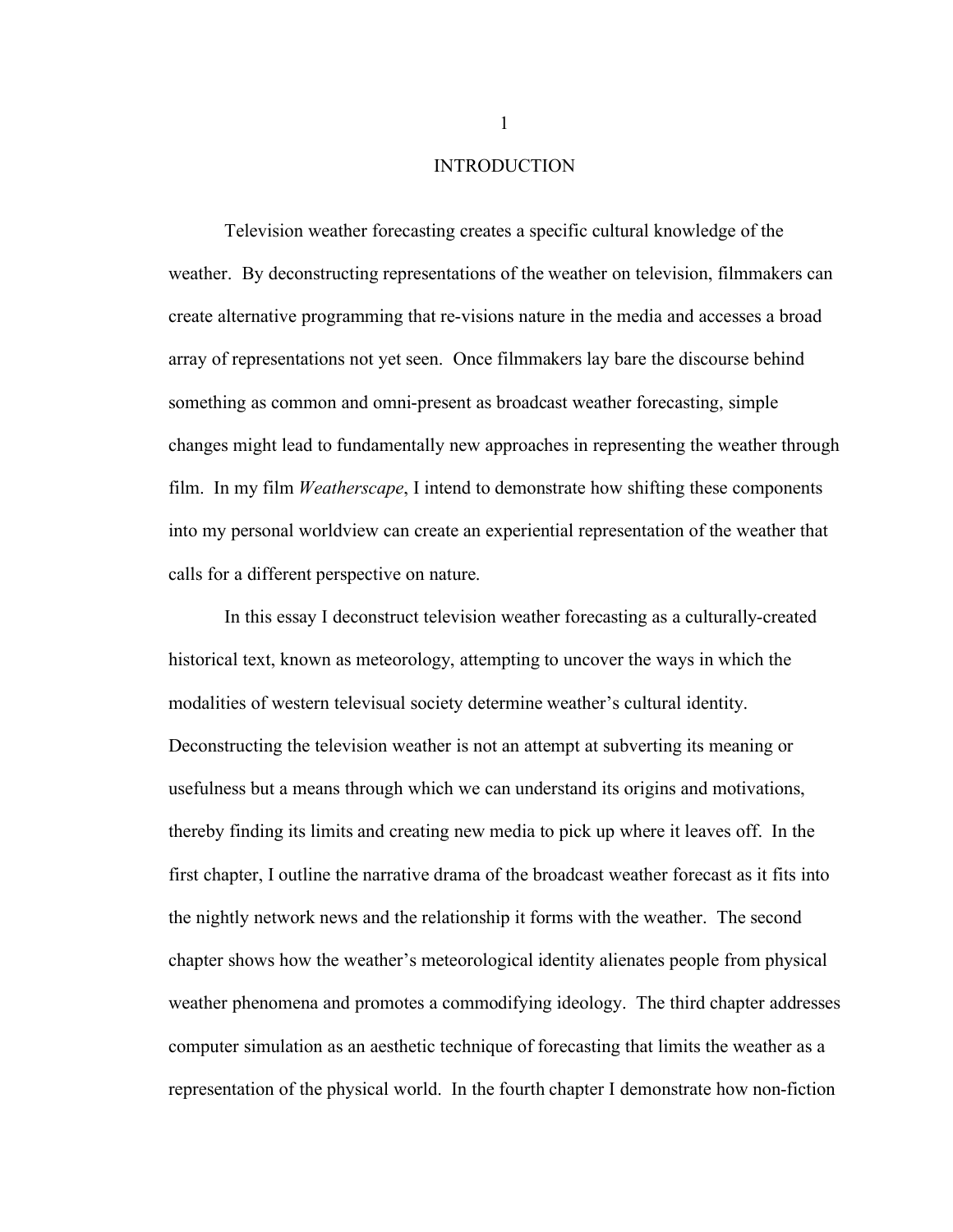film might provide an alternative representation based on deconstructive semiotics, or a system of signs and images that differ from television news forecasting. In the fifth chapter I turn to my own film, *Weatherscape*, and show how it replaces the forecasting goals of meteorology with ones relating to emotional satisfaction, personal connection, and value in the sublime or the emotionally satisfying aspects of nature. As a representation built around prediction and forecasting, broadcasters inherently limit the weather and its potential wealth of experience. As a non-fiction filmmaker, I believe it is artistically and socially valuable to create additional portrayals of the weather.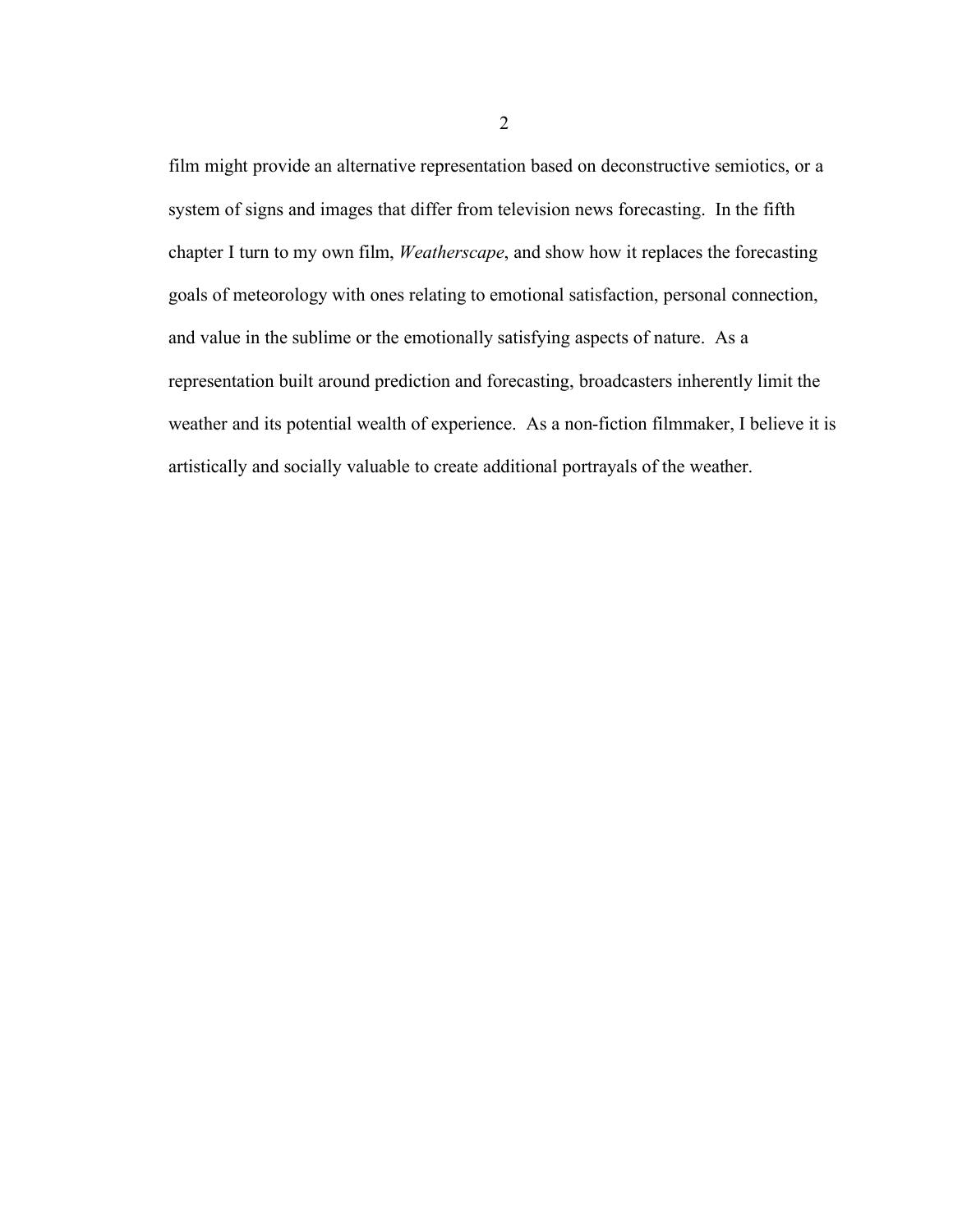#### THE WEATHER ON TELEVISION

Televised weather forecasting is a special kind of historical text. As a narrative history it makes strong claims to a direct access to the future and how people should behave in that future. There is, in fact, nothing given about weather forecasting; it is a culturally created artifact that has evolved over time. Although present day society sees forecasting as a simple dispenser of useful information, it has an involved cultural history.

American meteorology was once an amateur venture conducted by enthusiasts across the nation until 1870 when the War Department's Army Signal Service nationalized it. The government thus established weather forecasting as a formal federal institution. In 1891 the War Department de-militarized forecasting by creating the civilian Weather Bureau, and then the National Weather Service in 1970. Jim Fidler made weather forecasting a media venture when he gave the first experimental televised forecast in Cincinnati in 1940. (Ravo) Fidler's original broadcast showed weather forecasting to be a promising subject for the burgeoning technology of television, and it wasn't long before news broadcasters integrated weather segments into news shows on other networks. Weather forecasting on TV has steadily grown in popularity, culminating in today's Weather Channel, which is available in 93 million U.S. households. (Tucker) Throughout this time, televised forecasting has evolved a common and standardized means of representation.

Weather forecasts exist as a temporally and stylistically distinct segment within the half hour traditional news broadcast. During a typical broadcast, news anchors "go to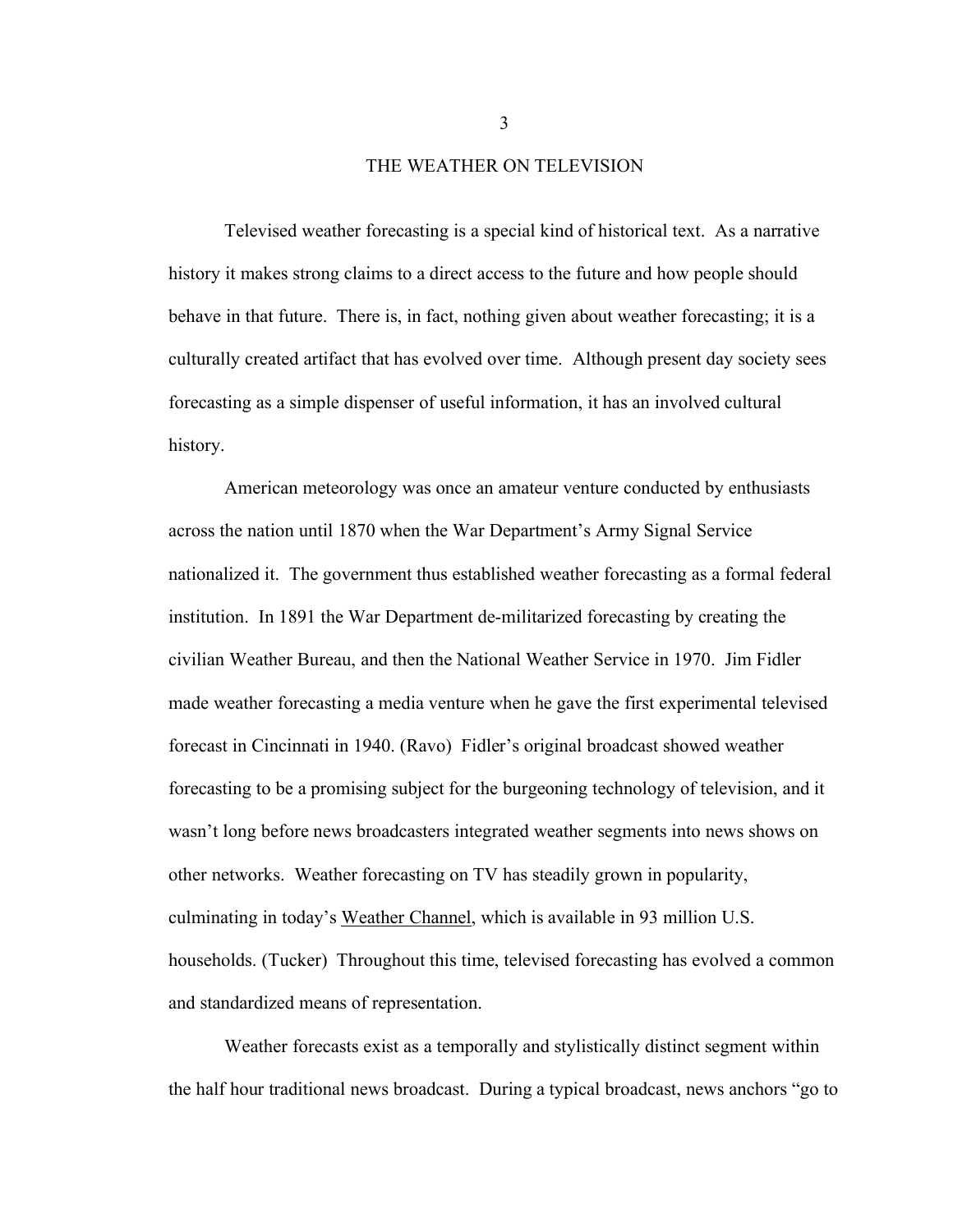the weather" and the program shifts from the news desk to the green screen that displays the maps and graphics that television meteorologists use to discuss the weather. Weathermen then have a limited amount of time to cover the past and current weather conditions, historical precedents, and predictions for the future.

Accuracy of the weather forecast can be a tool for attracting and holding potential viewers and a way to distinguish networks from their competitors. Broadcasters use the meteorologist's role as a scientist, who always strives for the most accurate and up-todate information, to portray their station as a more reliable news source. News stations often give special names to their weather staff or the technology they use. Lead-ins to news programs stress the hard working nature and commitment to accuracy of their "precision storm teams" and the advanced technology of NEXRAD Doppler radar. Meteorologists act as interpreters of scientific knowledge, turning changes in pressure, temperature, and humidity into future weather conditions.

Meteorologists begin a forecast with a quick look at current conditions or an update on the effects of yesterday's weather. Forecasters commonly show photos of weather systems that passed through the day before or a view of the local conditions from a rooftop camera. Then the meteorologist will "go to the radar," which appears layered over a regional map displaying familiar symbols for fronts, high and low pressure systems, jet streams, precipitation, and Doppler radar reflection data. As fronts and cloud formations develop, move, and dissipate, the meteorologist guides the viewer to an understandable meaning such as, "there is a slight chance of rain tomorrow," or, "the hot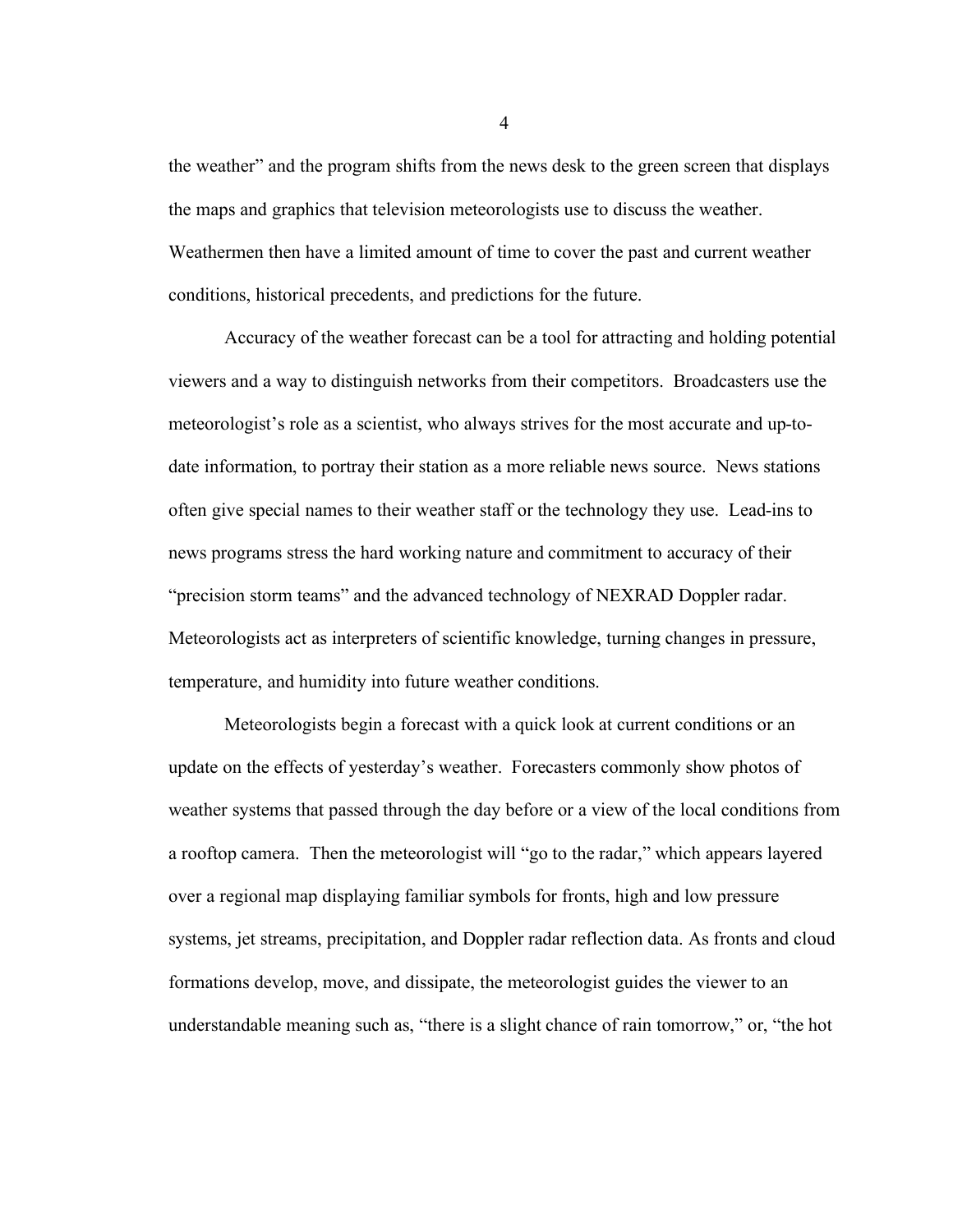weather will continue." Following a look at the radar, the forecaster will then move to the "extended" forecast.

The extended forecast lays out a graphic displaying the next five, seven, or ten days, each day associated with high and low temperatures and a general weather condition such as partly cloudy, snow, or thunderstorms. The meteorologist walks the viewer through this simplified prediction of the weather and often takes this opportunity to comment on how the predicted weather might effect upcoming holidays, community events, or seasonal activities. The forecaster will then make a final statement summing up the general weather conditions for the coming week, often addressing the news anchors as a transition back to the news desk.

The standardized presentation of the weather on TV creates a narrative in which meteorologists are the story's protagonists. Meteorologists perform on camera as both scientists and entertainers for the dual purpose of conveying information about the weather and capturing and retaining viewers for the broadcast. The American Meteorological Society grants its Seal of Approval to broadcast meteorologists "who meet established criteria for scientific competence and effective communication skills in their weather presentations," and according to Andrew Ross's analysis of the weather on TV in his book Strange Weather, while meteorological data is free to the public through the National Weather Service, "the media, especially TV, spends millions on staffing overlays and simulation technologies in order to humanize this information and present it as an entertainment segment on the news." (Savoie; Ross 226) A weatherman in North Carolina, who calls himself an "edutainer," takes this role to an extreme by rapping the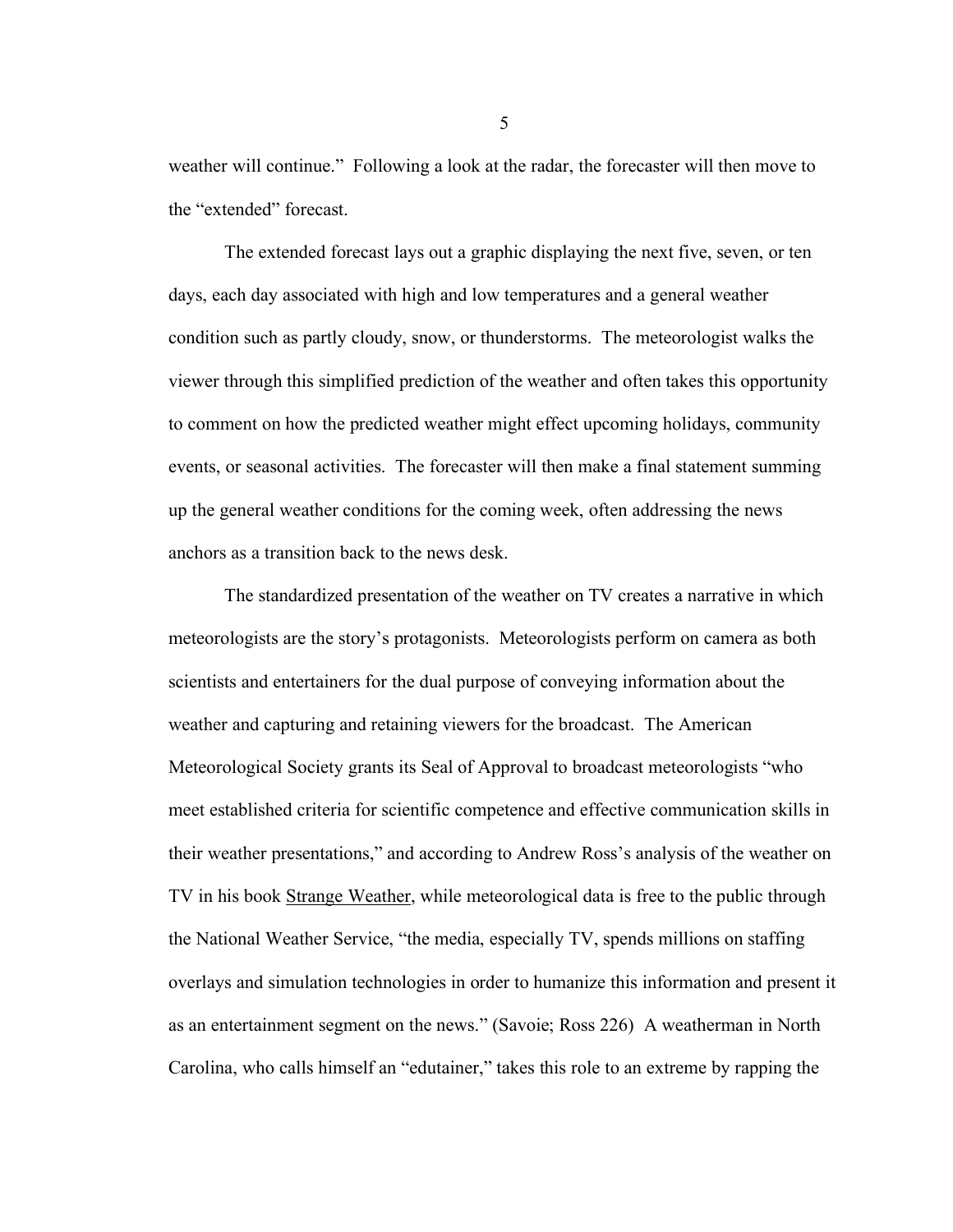weather forecast, dressing up like a snowflake and flower, and playing the drums on air. ("Mark Mathis") A meteorologist going to such extremes to entertain viewers is uncommon, but this particular weatherman is a unique indicator of the importance broadcasters place on entertainment in weather forecasts.

Forecasters fulfill a unique role in the drama of the news broadcast. Whether male or female, forecasters are often segregated as an "Other" or marked character, supporting the drama of the news broadcast. They are the heroes of the weather forecast, but in the greater narrative of the news they are sidemen, often male comic relief, authoritative yet aloof scientists, or attractive weather girls. By filling this role, all forecasters, whether male or female, become weathermen.

By casting weathermen as protagonists of the forecast in the dual roles of entertainer and scientist, broadcasters portray the weather as *antagonist*. The meteorologists' goal is to understand, predict and ultimately create a sense of control over the weather. The broadcast weather's narrative follows the trope of a weatherman who strives against an unreliable and potentially dangerous nature in a classic man vs. nature conflict. The tension between humanity's inability to control the weather and people's need to feel that they determine the course of their lives comes to a head during the daily weather forecast.

To enact the tension and conflict between the weatherman and the weather, the television weather forecast creates a depiction of nature based on masculine ideas of power and control over the feminine. Televised forecasting casts the antagonistic weather as a stereotypical female, which weathermen, cast as male even if female,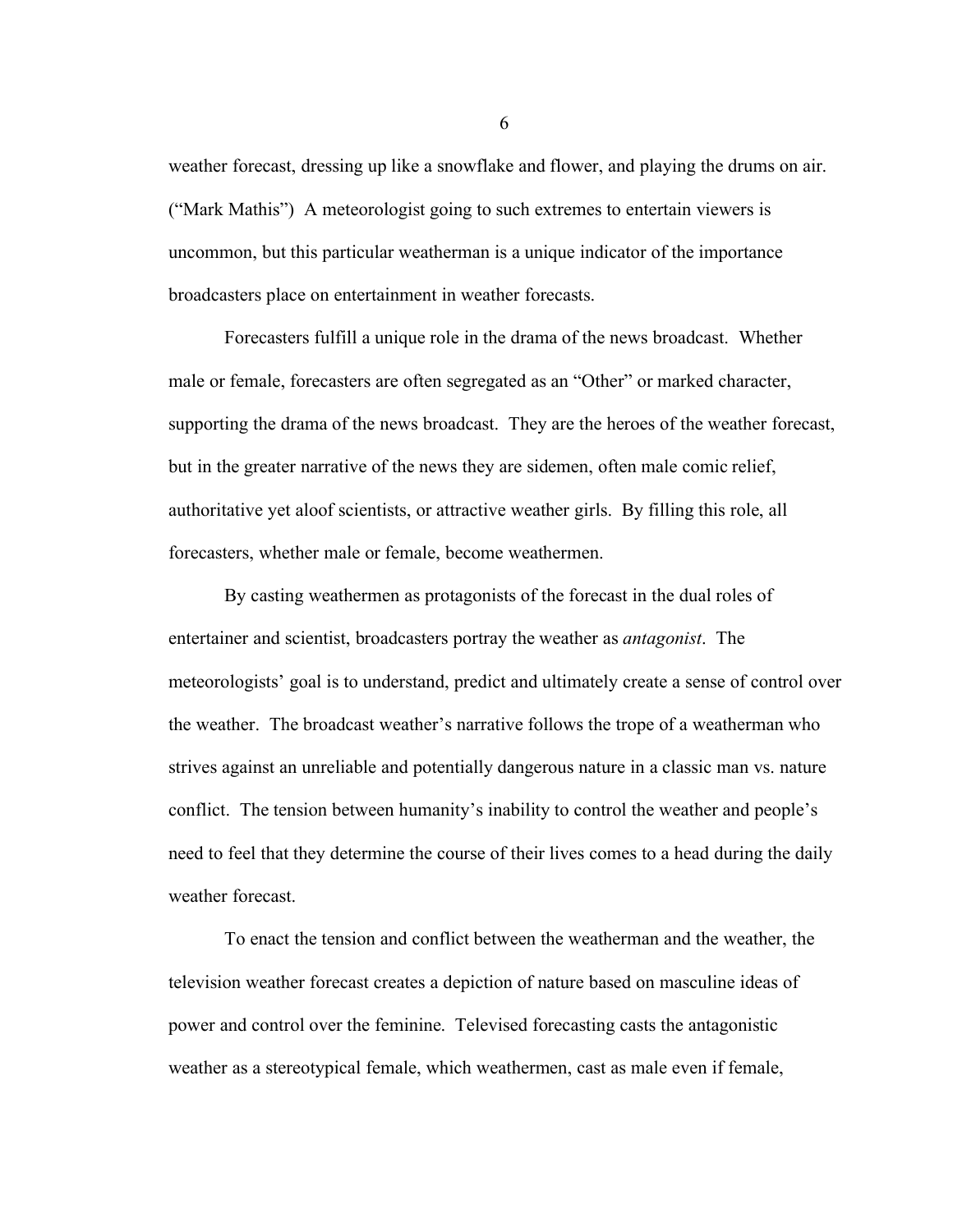attempt to control. The historical basis for this ideology goes back to American frontier history when men viewed the environment as a female virgin to be controlled, subdued and made to produce resources. (Merchant 122-123) Colonizers of the New World commonly thought of the land as something that had little or no value until men plowed, irrigated and harvested it. As a new civilization took hold and dominated the frontier, ideas concerning the land's feminine nature became less prevalent. Throughout the colonization of America and into the present day the weather was a part of nature that remained uncontrollable. In the face of the uncontrollability of the weather, modern weather forecasters continue to utilize patriarchal ideas to portray nature. Forecasters depict the weather in a range of feminine roles: the caring mother, the uncooperative partner, the vengeful bitch.

For example, weathermen often refer to the weather in the terms of a romantic relationship. Forecasters, and especially news anchors, "hope the weather will cooperate," "feel beaten down by the heat," or "have been blessed with rain" after a drought. Ross points out the weather's unpredictability and potential for violence as causes for the weather's feminization when he writes, "March…is 'fickle,' July is 'sultry,' and the practice of feminine naming of hurricanes was, until recently, reserved for the most unpredictably violent of tropical storms." (234) Television weather has used these conventions for so long that they go virtually unnoticed, but their subtle feminization of nature as the weatherman's adversary attempts to grant forecasters and their viewers a sense of patriarchal control over the ever-changing and uncontrollable weather. In spite of the subtle anti-feminist nature of the modern weathercast, news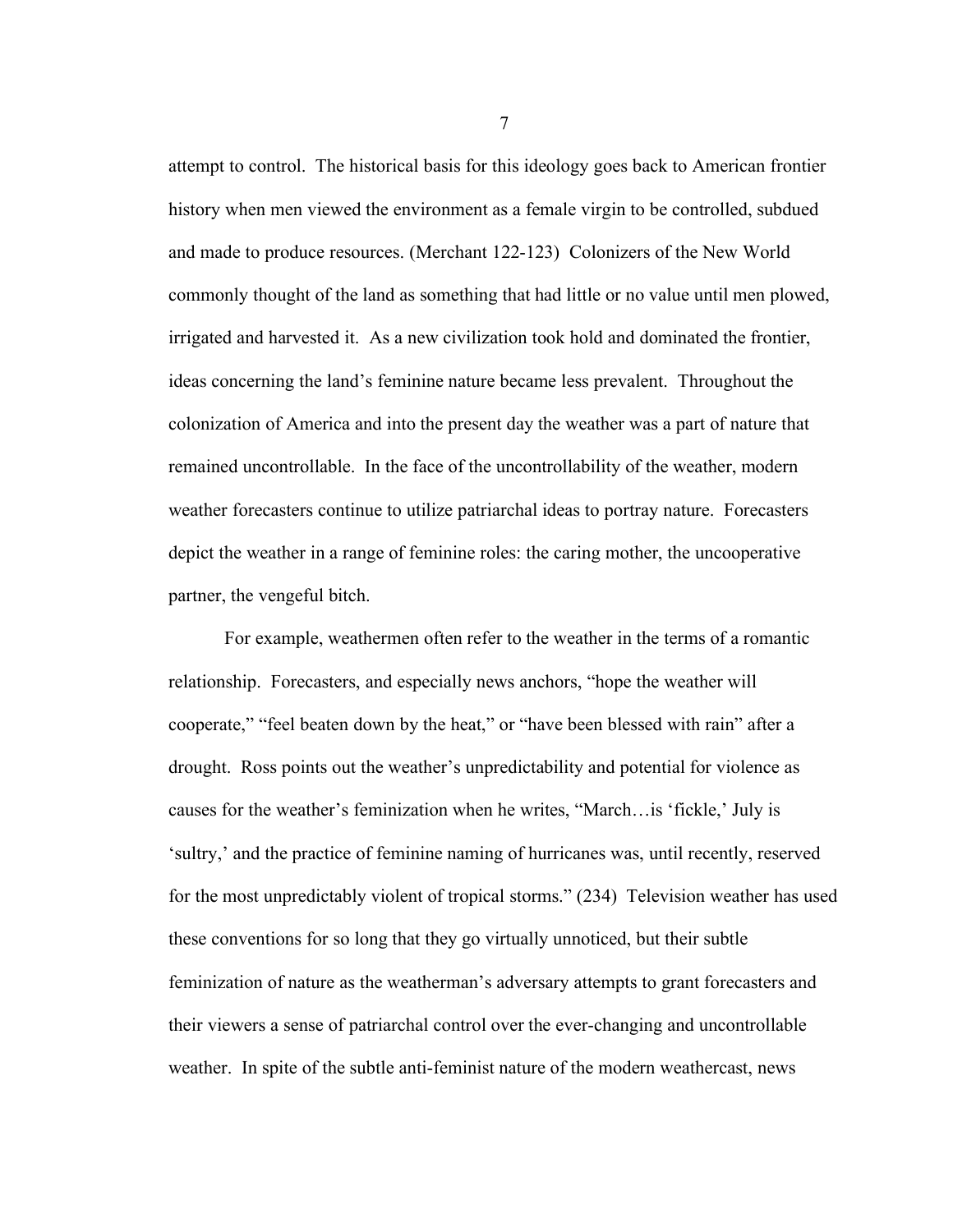broadcasters and meteorologists have made it the standard across the nation because it provides society with an easily digestible means of communicating basic weather information.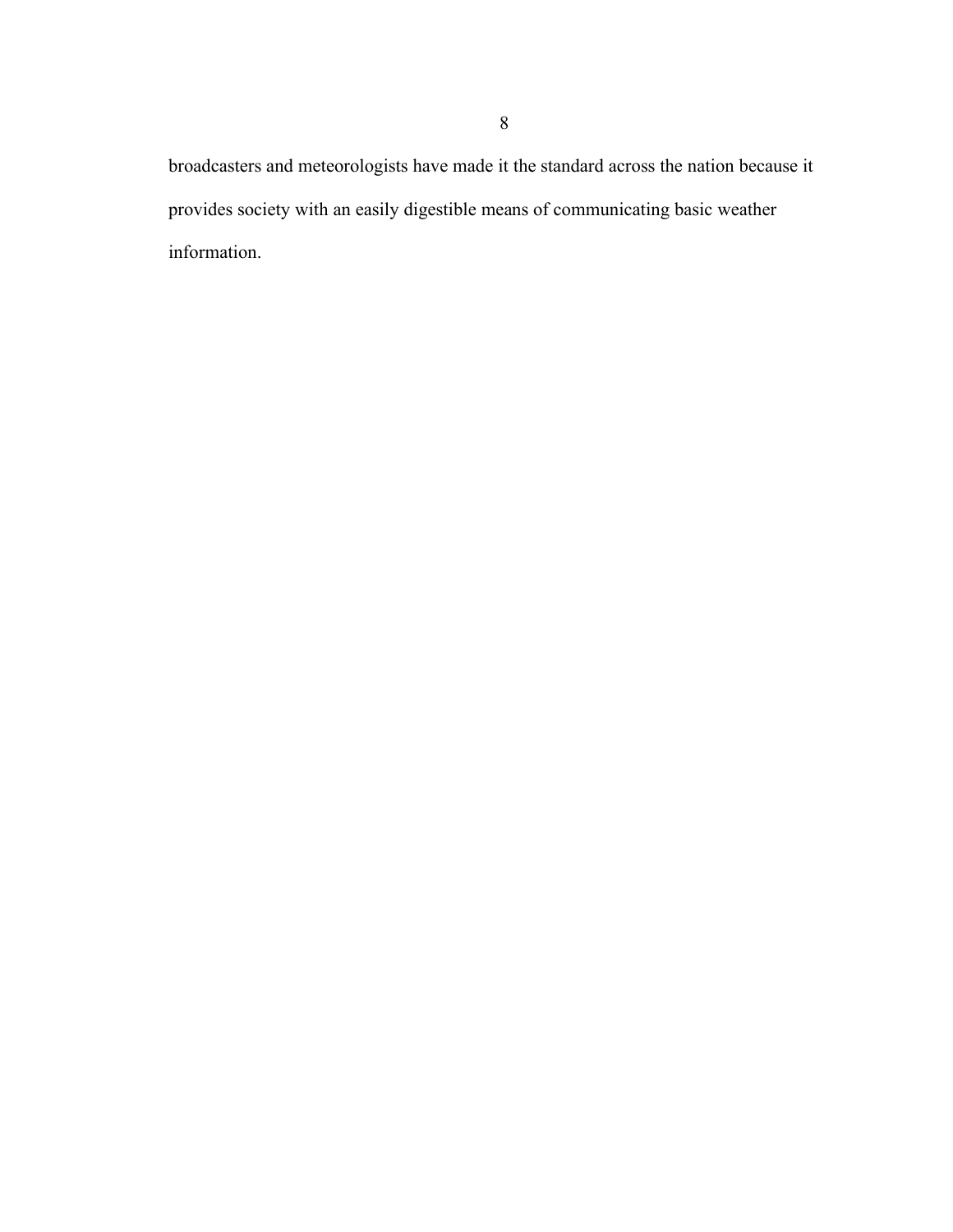#### NATURE COMMODIFIED

This essay attempts to elucidate the gaps, omissions and biases in the way that forecasting represents nature. It is important to note that I do not claim that weather forecasting or meteorology is not useful. Obviously, forecasting does a reasonable job making short-term predictions, and, if rain is in the forecast, I carry an umbrella. I do point out that weather understood meteorologically is not the totality of weather experience and that a diversity of representations can benefit society. In addition, there are specific issues that arise from the way society and meteorology influences the representation of weather in the media. The first two issues—the positivist view of a predictable nature and the commoditization of nature for profit—relate directly to the way society sees nature through the lens of televised weather. The third issue—that of computer simulation—relates to the way broadcasters use the filmic medium to represent the weather.

Meteorology, the empirical study of the weather, opens the door to the commodification of nature. TV broadcasters, as for profit companies, commodify the weather to attract advertisers and connect viewers with weather-related products and services. Broadcasters create new ways to incorporate weather forecasts with consumer goods advertising. Meteorologists give special forecasts for UV radiation levels sponsored by Coppertone sun block, and Thermalite Thermal Wear sponsors features on cold weather. (Ross 239) Corporate tie-ins are a kind of product placement that create revenue for the TV broadcaster, but they force a depiction built around consumer goods, which help people combat the weather. This type of representation encourages people to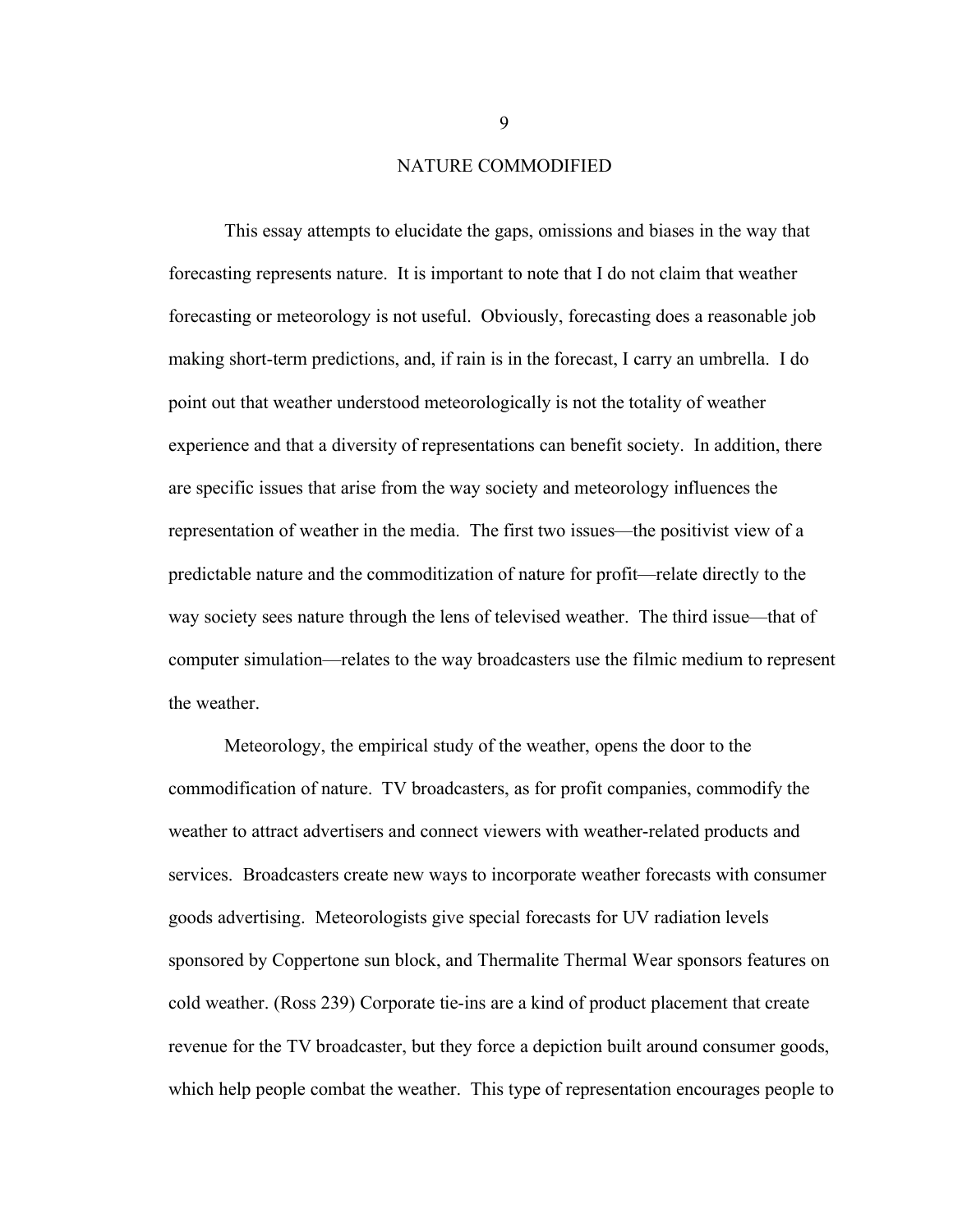relate to the weather by "measuring its nuisance value" or, "the degree to which it will restrict [people's] everyday business." (Ross 216)

Televised weather uses science to normalize subjective experiences, which allows people to form expectations about what the weather should be and how it should fit into their lives. By portraying the weather as a predictable phenomenon based purely in the realm of meteorological science, broadcasters help people relate to the world around them in a rational way. A scientific, positivist view of the weather is useful because it allows meteorologists to describe the weather as quantified data sets that they can compare to other weather data sets. For example, the forecasters use historical meteorological data to establish averages and normal values. Each day's forecast uses these historical precedents to locate the current weather and provide a context for the viewer to experience it. As the CEO of The Weather Channel Debora Wilson put it, "it helps people understand their place in the world." (Wilson)

The reliance on meteorology for the experience of weather also creates a false sense of how nature works. In reality there is no such thing as normal weather. (Ross 243) For example, the average high temperature at Gallatin Field Airport in Bozeman, MT for the last sixty-five years is thirty-five degrees Fahrenheit. (Ainsworth A3) However, only a single year during the past sixty-five recorded a temperature of thirtyfive degrees. Thirty-five degrees is the statistical average but it is far from what common sense would label normal. (Ainsworth A3) When TV weather forecasters refer to current conditions above or below normal, they make a highly interpretive statement that often has little to do with the physical world.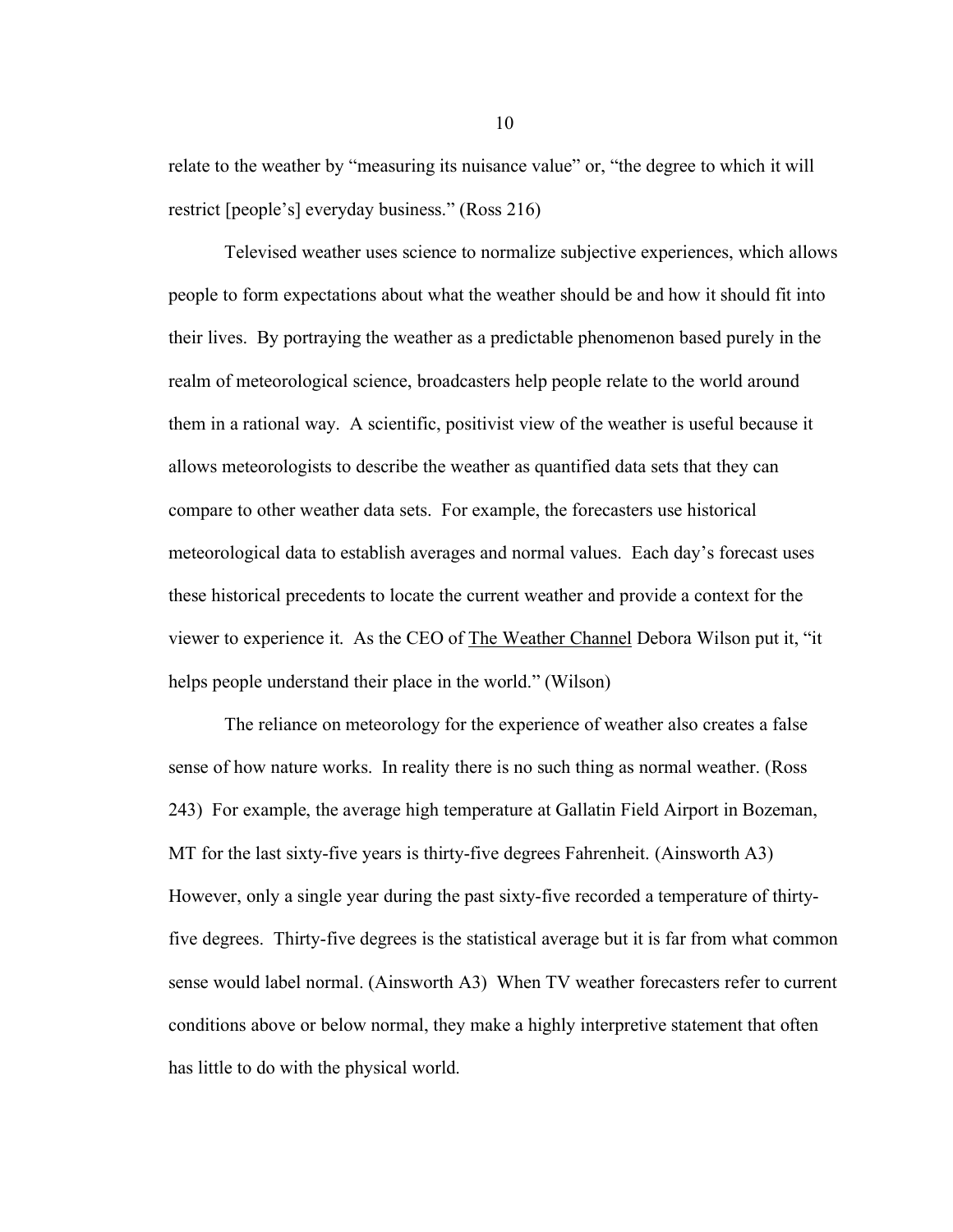### COMPUTER SIMULATION

Weather forecasting relies heavily on computer simulation to visually represent the weather as it might have been in the past or as it could be in the future. Mark Wolf refers to this type of computer imaging as "subjunctive documentary" and establishes it as a form of non-fiction film. (274) Weather broadcasters use computer-generated images, animations, and simulations to predict the weather. These depictions of the weather are mathematical reconstructions of sets of empirical data that are, by definition, simplified statistical versions of historical events. By utilizing computer simulations, meteorologists make TV forecasting possible as a means for predicting the future, but simulation carries with it subtle assumptions about what is and is not important to a representation of the weather. Two main assumptions closely tie computer simulation together: the assumption that the simulation's representation of the physical world is complete and objective, and the assumption that the simulation has a direct connection to the physical world. These assumptions show the limits on representation of meteorology on television and reveal some of the omissions that a deconstructionist text can use in the creation of new media.

Computer simulation gives the impression of being a perfect and unproblematic representation of the physical world when it is in fact a highly mediated one. Meteorologists process information about the natural world to create a simulated image of its future. The illusion of a new more detailed and more useful world obscures the fact that it is a specific and incomprehensive representation. Meteorologists discard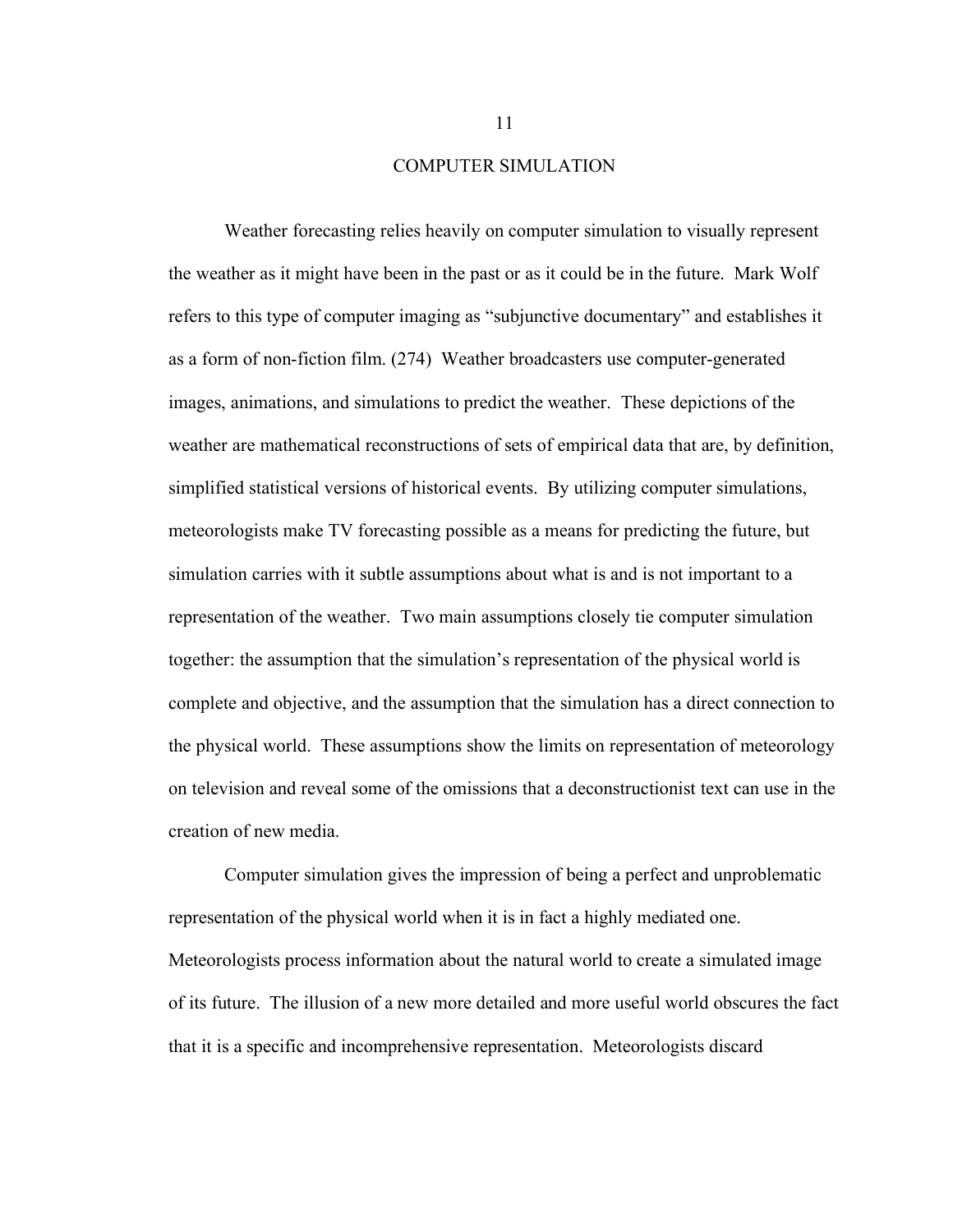information about the physical world to make simplified statements about the weather that are regarded as more meaningful or useful to society.

To create the images seen in televised weather broadcasts, computers first sense the world through satellite and terrestrial radar, digitizing the differences in analog signals. Radar systems pipe the data into computers, which process it into images, but "before this happens programmers and engineers make decisions about what data is important and what isn't." (Bains 2) Meteorologists constrain the instruments they use to gather data about the world "to provide only the most relevant information. The computer can "see" only what it's been told to look for." (Bains 2) All meteorologists use the same technology to choose their predictions for the future from a set of standardized weather conditions. Partly cloudy, for example, does not take into account the type of clouds or their color or shape, only the percentage of the sky they obscure. Computer simulation seems to provide an image of the world that includes new information previously invisible to viewers but existing in nature. The TV weather makes invisible pressure systems and fronts of hot and cold air seem to move across the landscape. By choosing to focus on a simple scientific representation of the weather to provide easily digestible weather information, broadcasters cannot acknowledge the weather's infinite variability.

Selectively discarding information is essential to the function of meteorology, but in seeking out alternative representations of the weather it can be useful to deconstruct the popular model. The idea of deconstruction claims that any historical text, including meteorology, leaves out information. A lack of completeness is not a fault of the text, but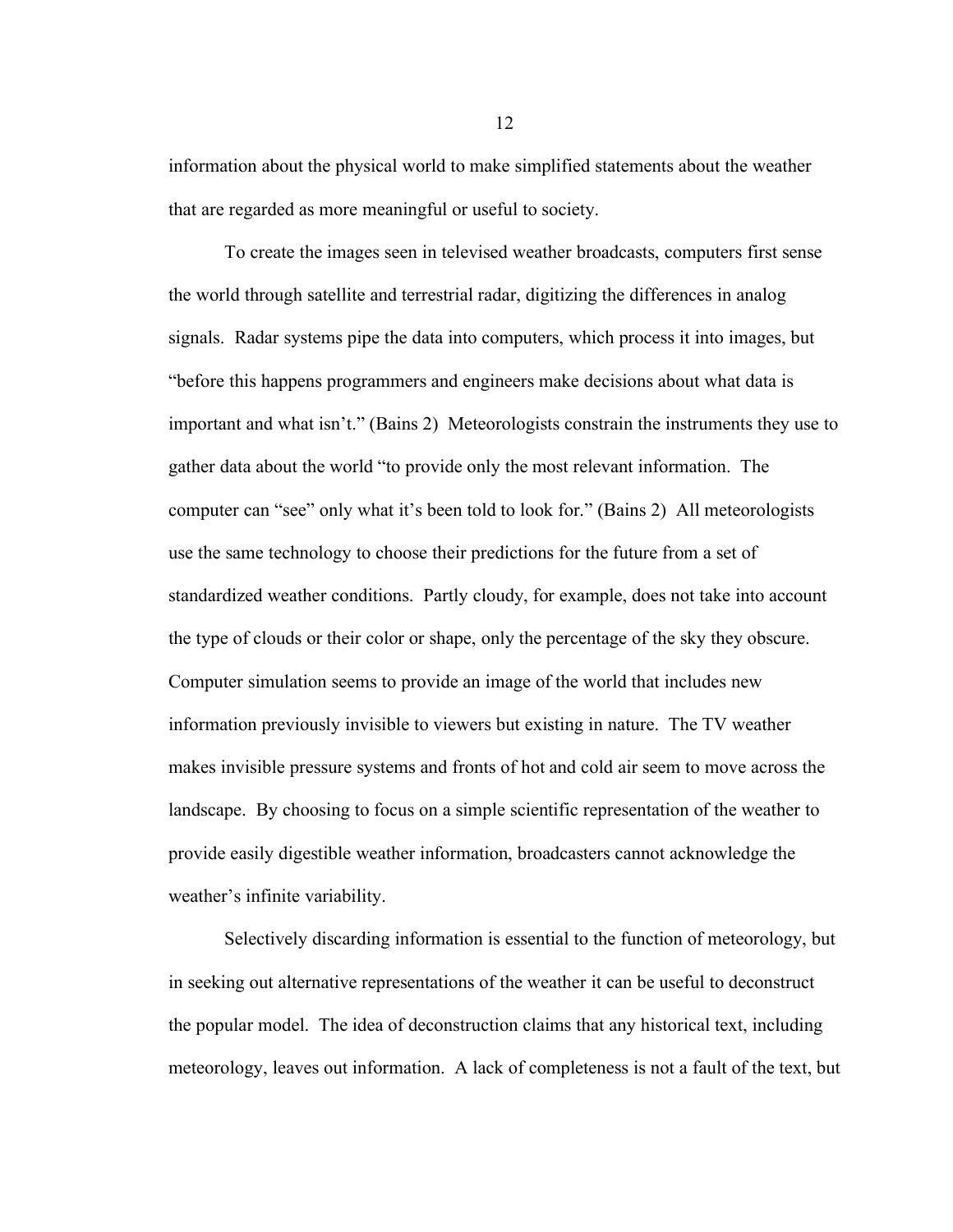simply inherent to explanation; one cannot say everything about something. (Faulconer) For the practical purposes of meteorology its omissions are irrelevant. However, once it is broadcast into the social sphere it is open to critique. Deconstruction is a form of critique that focuses on a text's omissions, not with the goal of making the text complete but to show its inherent incompleteness. (Faulconer) In turn, the knowledge of a text's omissions can lead to a new text, which makes those omissions its primary focus. Creating a film that concentrates on the omissions of the television weather broadcast can simultaneously reveal those omissions and create a representation of the weather with alternative social purposes. It is important to note that this new text will also be inherently incomplete. The point of deconstruction is not to find the perfect representation or accuse texts of being wrong, but to continually re-think how people represent things. "We have to study the models and the history of the models and then try not to subvert them for the sake of destroying them but to change the models and invent new ways of writing." (Derrida qtd. in Olsen, 128) What Derrida says of writing holds true for filmmaking, and, further in the essay, I will show how my film *Weatherscape* creates a deconstructed representation built around an experiential relationship with its viewers.

Deconstructing broadcast weather to create alternative representations in the medium of film requires an understanding of how the images meteorology uses relate to the weather phenomena meteorology talks about. Once we define this relationship, we can determine the approaches that broadcast weather is unable to take by representing the weather the way it does and then develop new concepts that focus in these areas.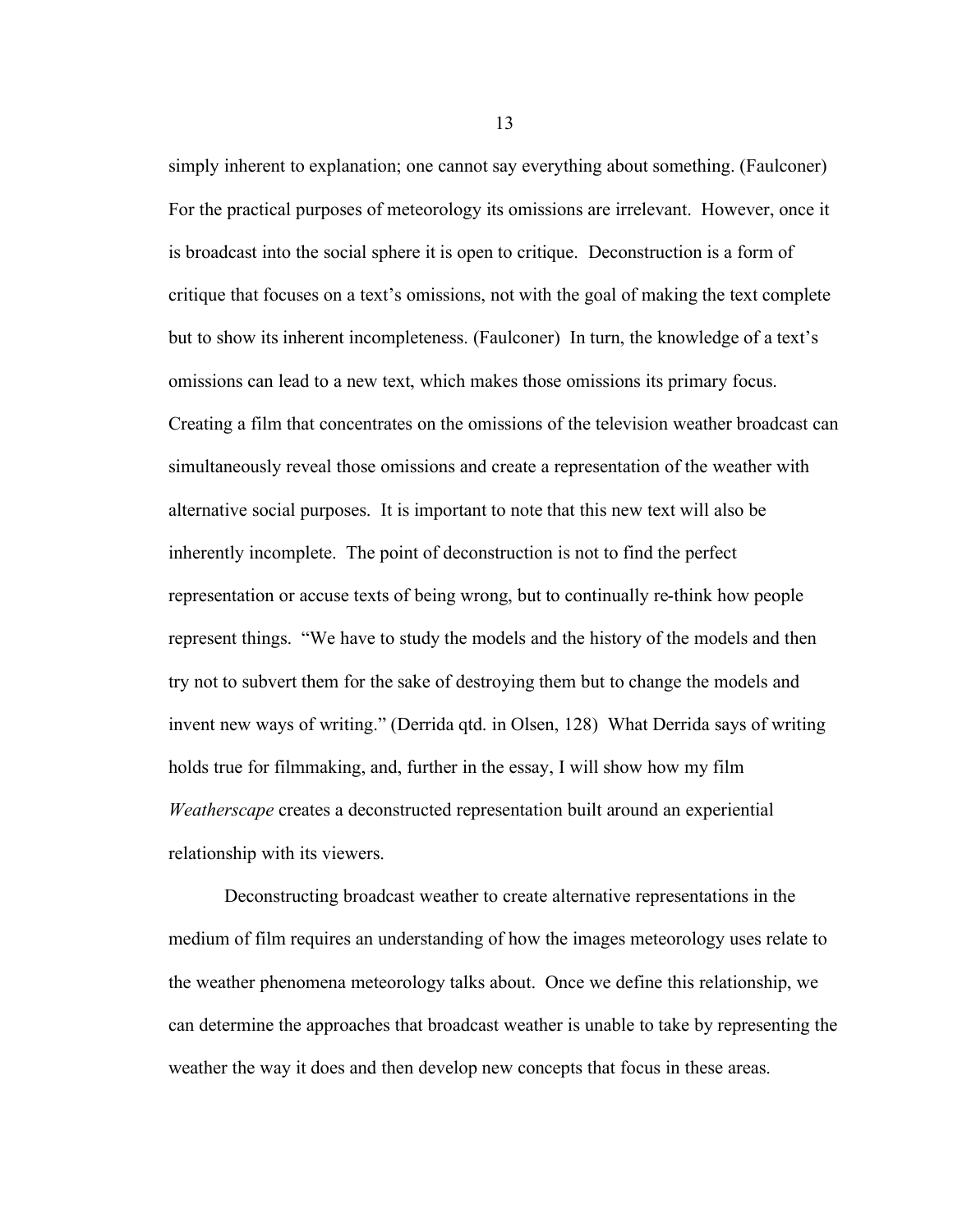The study of semiotics is one way to describe the connection between weather simulations in forecasts and physical weather phenomena. Forecasters use the computer simulations and graphics seen in broadcast weather as signs to communicate weather information. Meteorological signifiers like Doppler radar images, warm and cold fronts, and graphics of clouds and suns stand for signified concepts, or referents, like "it's going to rain tomorrow" or "the storm is moving to the west."

Computer simulations and meteorological graphics predominantly fall into the category of icon<sup>1</sup>. Computer generated suns and clouds represent their physical counterparts and even Doppler radar, when layered over two-dimensional maps, resembles cloud formations moving across the landscape. Iconic signs can be misleading because they can suppose an indexical link when one does not exist. Icons look like what they stand for and people can easily mistake them for representing more of the physical world than they do. Kent Grayson observes, "Because we can see the object in the sign, we are often left with a sense that the icon has brought us closer to the truth than if we had instead seen an index or a symbol." (36) For this reason iconic images are resistant to deconstruction. Grayson, in "The Icons of Consumer Research: Using Signs to Represent Consumers' Reality," adds, "instead of drawing our attention to the gaps that always exist in representation, iconic experiences encourage us subconsciously to fill in these gaps and then to believe that there were no gaps in the first place... This is the

 $<sup>1</sup>$  There are degrees to which signifiers are dependent on or motivated by the signified. Charles</sup> Peirce elucidated three broad categories, called modes, relating signifiers to their referents. (Chandler) These are index, icon, and symbol. Iconic signs are those in which the signifier seems to resemble or imitate its referent. Drawings, models, and sound effects are iconic signs.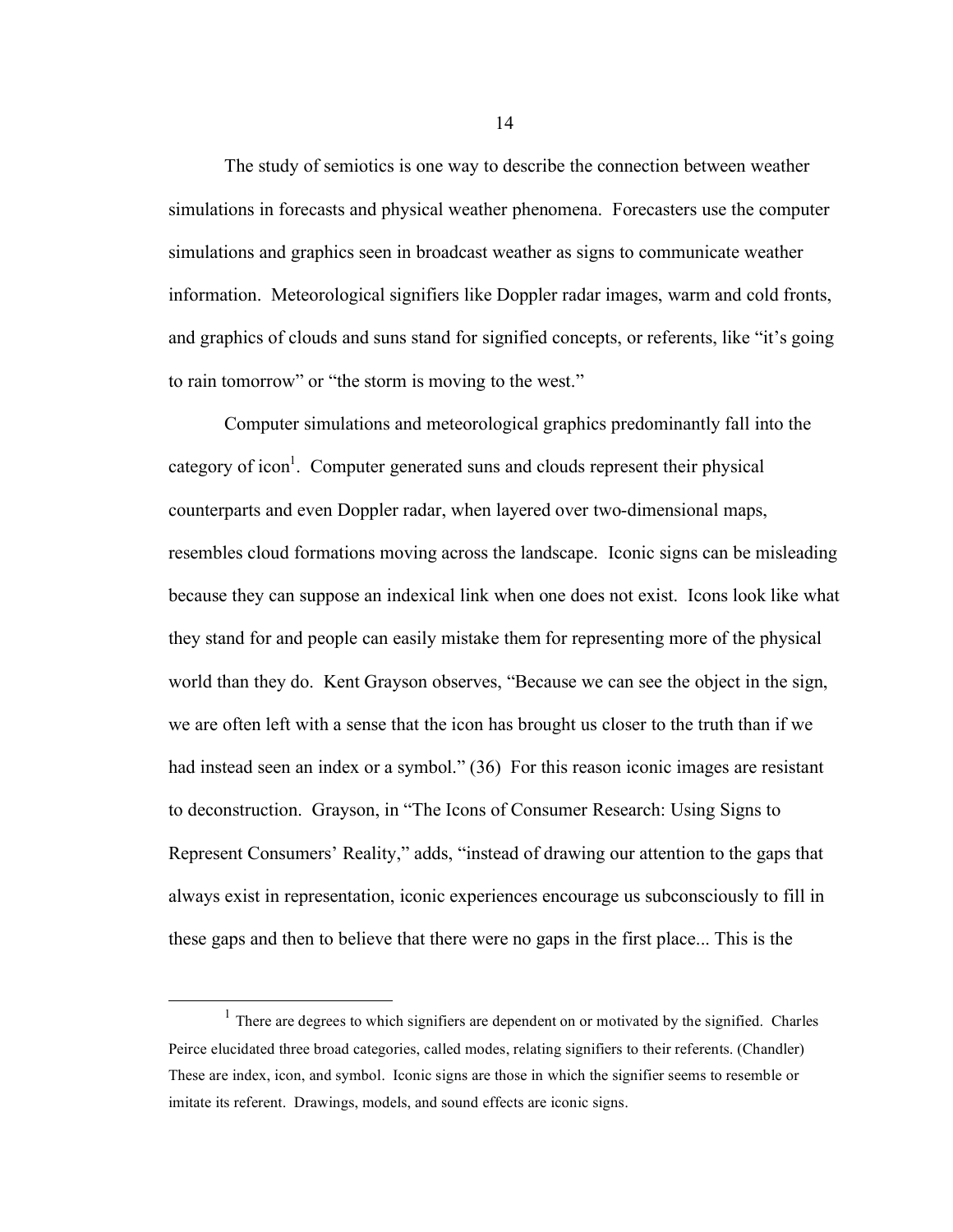paradox of representation: it may deceive most when we think it works best." (36) Broadcast weather and its iconic imagery is therefore a prime candidate for deconstruction, and semiotics has identified two categories of representation that a deconstructionist text can use: index and symbol<sup>2</sup>.

The next section of this essay explores how non-fiction film can create deconstructive weather representations by utilizing indexical and symbolic signs. It also shows how different signs create different concepts in people's minds and how they affect the message and meaning of a representation. Non-fiction film, freed from the constraints of commercial broadcast, offers a powerful set of rhetorical and aesthetic approaches for broadcast models of weather.

 <sup>2</sup> The most basic and least arbitrary mode is the index, in which a signifier *indicates* its referent directly such as smoke to fire or a footprint to someone's passage. If a signifier has a physical or causal connection to a referent they are indexically linked. Symbolic signs have an arbitrary connection between signifier and signified which people must learn. Language most prominently falls into this category as well as numbers, computer code, and traffic lights.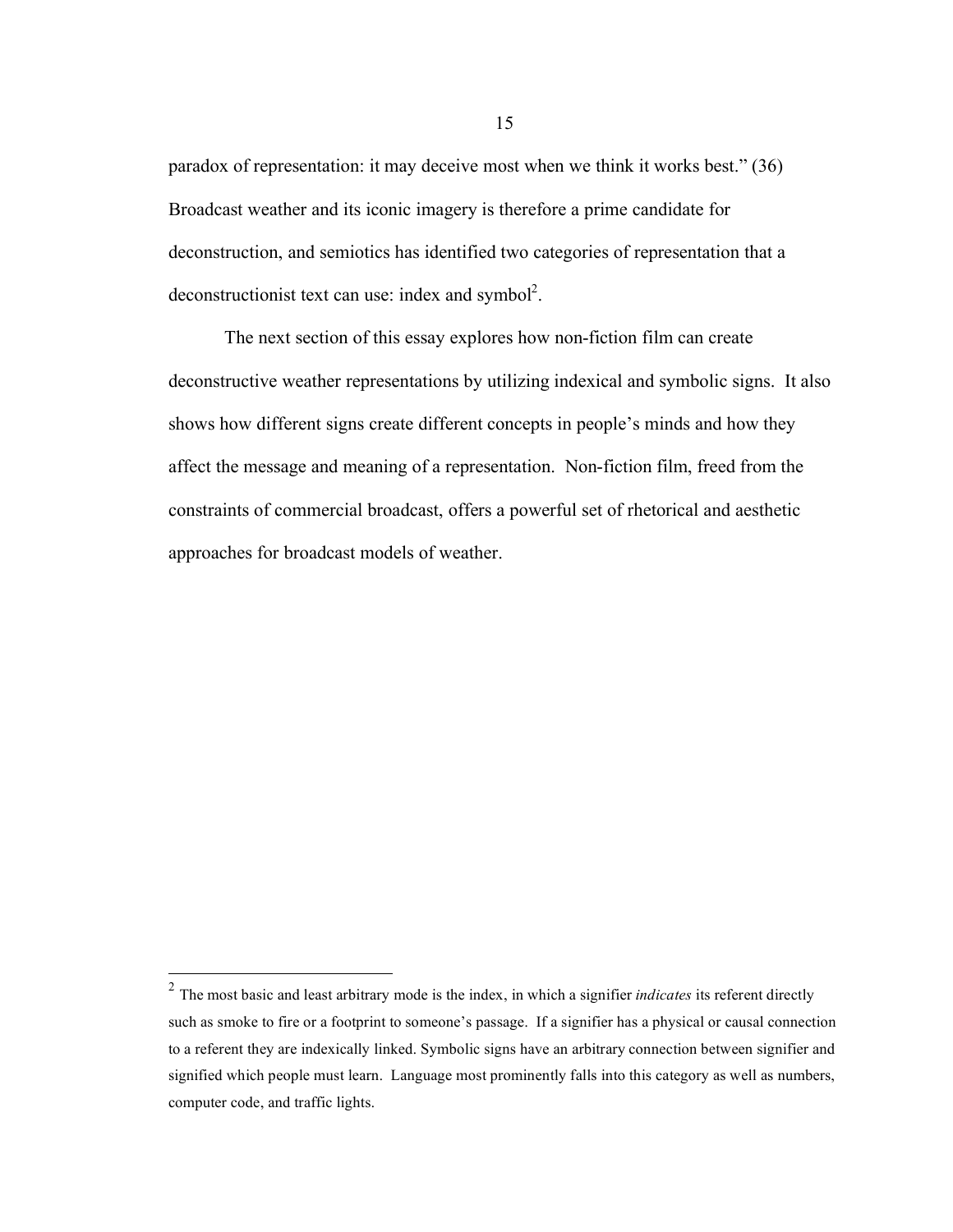### THE NON-FICTION ALTERNATIVE

The American public refers to the modern standardized representation of weather as "the weather," and while that representation is highly useful in a narrow way, the physical weather, as the basic medium of human existence, deserves less limited perspectives. Non-fiction film is a form of rhetoric. It is also an art form with a range of aesthetic possibilities that allow filmmakers to explore personal relationships with people, ideas, and the historical world. By forming rhetorical arguments and creating artistic experiences, non-fiction film can simultaneously explore new forms of representation and critique past forms. By deconstructing the commercial model for broadcast weather, non-fiction film can fundamentally change the narratives and formal techniques of weather representation.

Three of non-fiction's tools that are useful in deconstructing television weather are its strong and relatively singular authorship, its use of indexical and symbolic signs, and non-fiction's use of reflexivity, or its ability to reveal its own constructedness. Nonfiction's greatest strength in controlling messages rests within its authorship. A person or group of people directly authors a work and maintains a direct relationship with both the material it is representing and the way it represents that material. Unlike the broadcast weather's institutionalized rhetoric and aesthetic, non-fiction film has greater freedom to convey its messages and meanings.

Filmmakers, who are not tied to the economic model of broadcast, have the freedom to address their subject matter in other ways. For instance, a filmmaker might choose to represent the weather purely as a source of natural disasters and encourage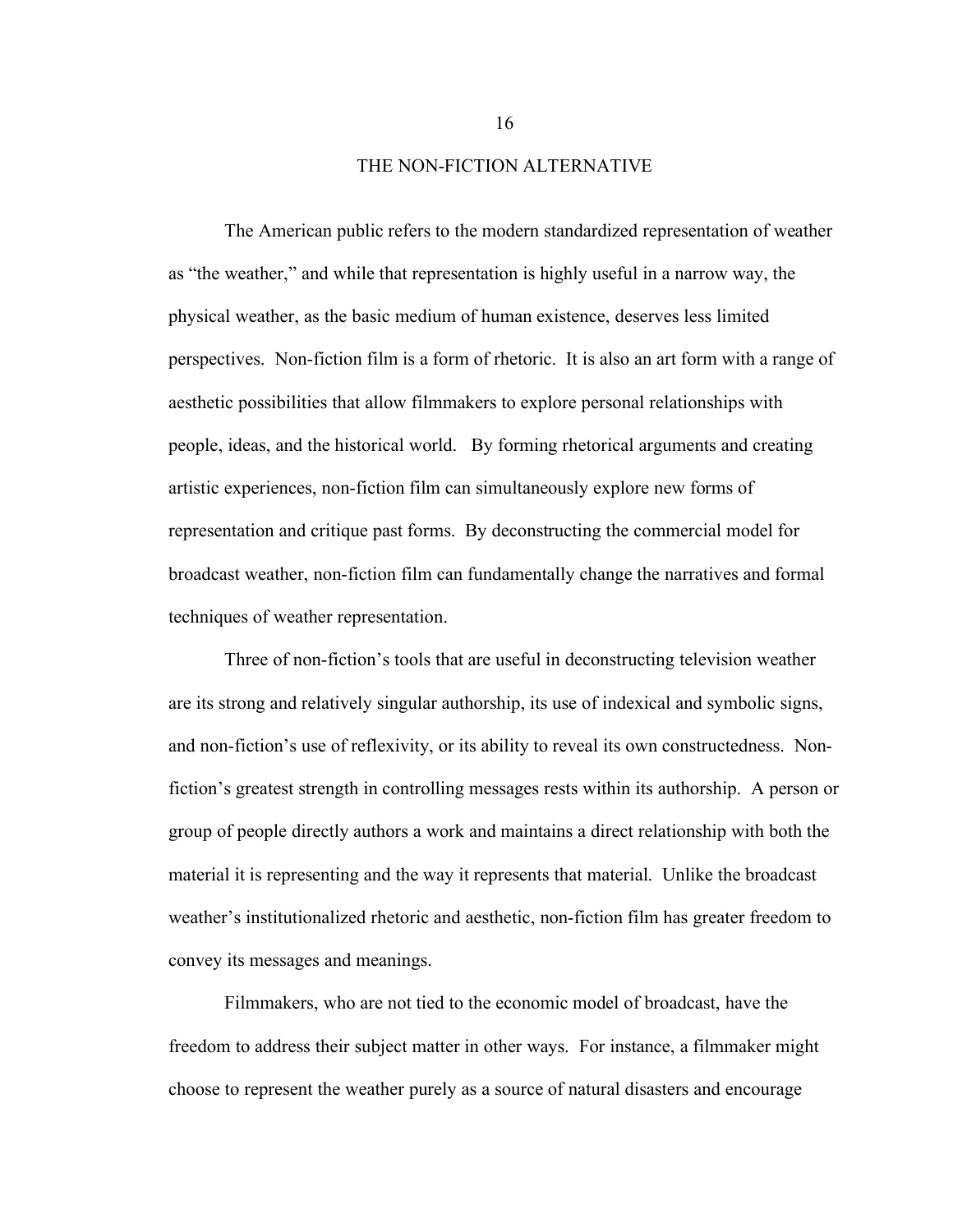people to support efforts for greater control over dangerous weather phenomena. Anecdotal evidence suggests that representations of Hurricane Katrina in the media created a heightened awareness of global climate change as scientists presented ideas about global warming's potential impact on the frequency and severity of hurricanes. While typical broadcast news standards limit their representations, filmmakers covering Katrina could have chosen any number of ways to represent the physical and social impact of the hurricane. For example, Tia Lessin and Carl Deal, in their film, *Trouble the Water* (2007), examine the aftermath of Katrina and choose to focus on a young black woman who discovers "that to be poor and black in America is to be an exile in America." (Dargis) Filmmakers' choices reach beyond simple decisions about who or what to shoot, to their awareness of the underlying cultural and theoretical basis for the arguments they seek to make. Their personal, rather than corporate, ideologies directly determine the messages of their films.

Non-fiction filmmakers can choose indexical, iconic, or symbolic signs to create meaning in their films. Non-fiction and documentary filmmaking has a long history of producing indexical signs. Historical photographs are indexical signs because film renders them through a one-to-one correlation with the physical world. The indexical bond is the assumed mechanical and direct connection between the photographic image and that which was in front of the camera. The indexicality of an image can only go so far as to establish the presence of objects in the cameras field of view, but cannot speak to the claims to truth made by that image. In short, the indexicality of non-fiction images does not establish their veridicality or coincidence with historical fact.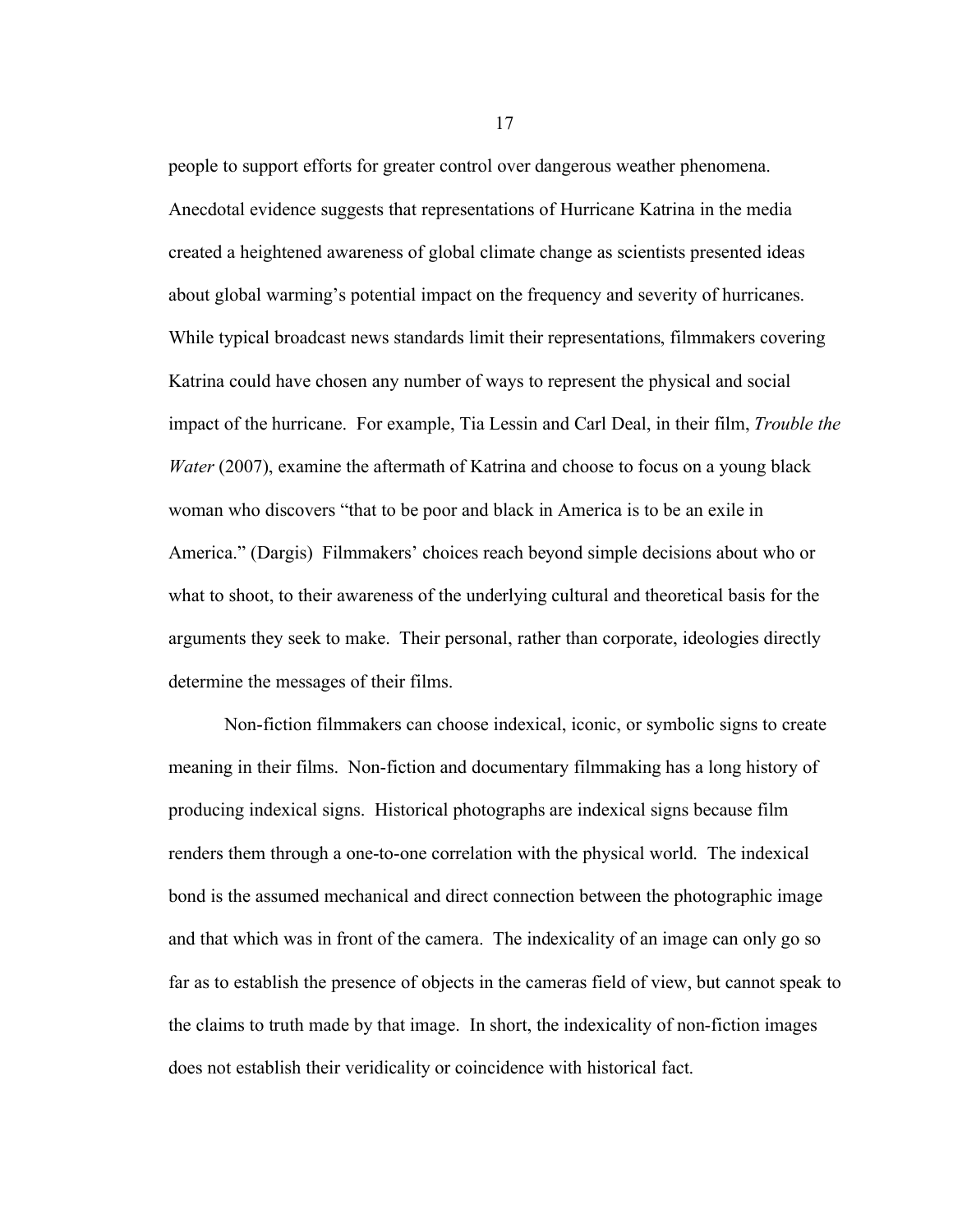Non-fiction film's use of afilmic, as opposed to profilmic, subject matter can make claims to historical fact<sup>3</sup>. While all non-fiction representation is "a process of approximation towards reality," afilmic material inhabits a space closer to reality. (Chanan) Televised weather creates icons with the express intent of broadcasting them, making them largely profilmic elements. No film can claim to be one-hundred percent afilmic or profilmic, but while the computer simulations of broadcast weather diminish its claim to fact by creating profilmic images with tenuous connections to their referents, non-fiction film's use of afilmic photographs assumes a more factual relationship with the historical world. Non-fiction's use of afilmic photography in place of meteorology's profilmic iconography is a step forward in the deconstruction of televised weather forecasting because it assumes a higher degree of veridicality.

Non-fiction film can also make strong use of symbolism through filmic conventions. Symbolism requires the knowledge of a system of signs, or code, to make connections between signifier and signified. Film and television have their own code of conventions that are familiar to most media-savvy members of society. Film and sound editing can create symbolic juxtapositions between shots to create meanings that are unrelated to the images individually. Montage brings a string of images together to build symbolic signified concepts. Music and sound effects can also symbolize specific referents that are caught in the social consciousness. For example, music is often used in

<sup>&</sup>lt;sup>3</sup> The French scholar Etienne Souriau coined the terms afilmic and profilmic in the 1950's. Profilmic refers to selected elements of reality placed in front of the camera strictly to support the purpose of the film. Hollywood-style fiction film is made up of almost entirely profilmic elements. Afilmic refers to reality as it exists independent of the camera and is the basis for documentary and non-fiction film's claim to represent the real world.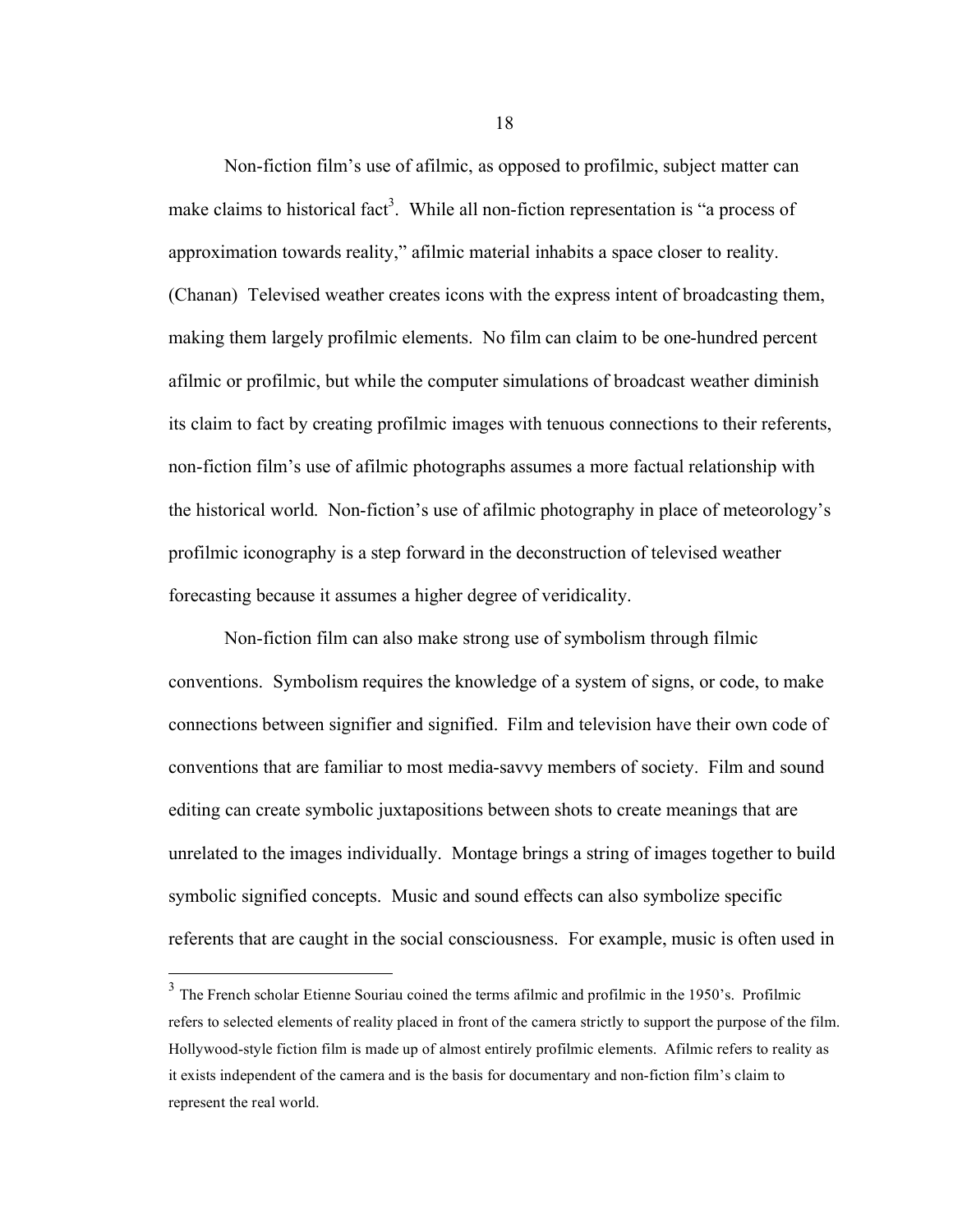film to identify the roles of characters. Viewers understand the musical (as well as visual) cues that identify characters as heroes or villains, and they learn these conventions over time.

In the next chapter, this essay discusses the indexical and symbolic signs I use in *Weatherscape* to make commentary on television weather forecasting. *Weatherscape* provides an example of the new direction a film can take when it deconstructs broadcast weather and shows how moving from icons to indices and symbols, and from profilmic to afilmic footage, shifts the purpose of the film from forecasting to an interpretive experience of nature.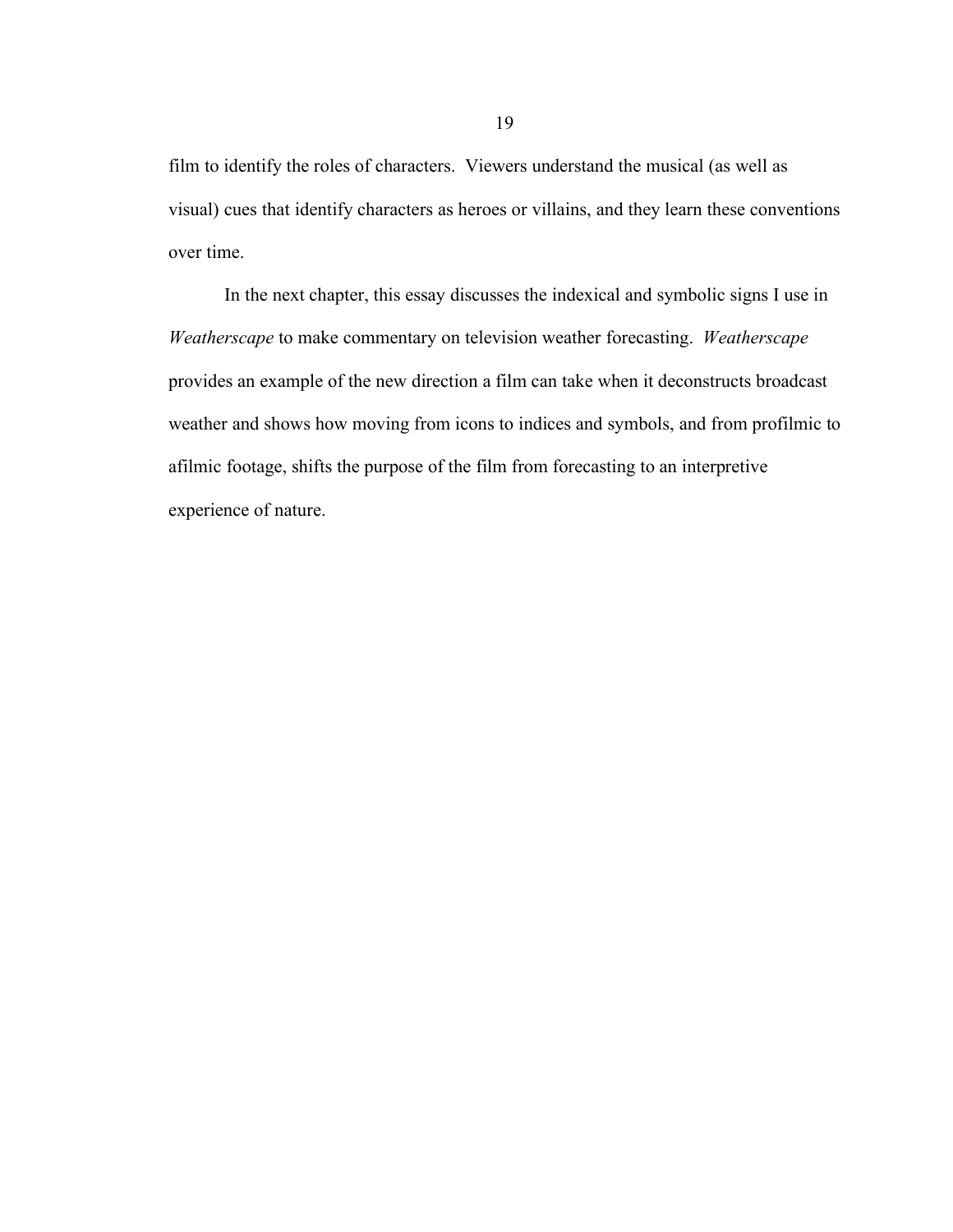### *WEATHERSCAPE*

In the production of *Weatherscape* (2008) I deconstruct broadcast weather to create a film that embodies alternate motivations and cultural uses of television forecasting. Whereas the broadcast weather seeks to establish credibility through science and computer simulation, I seek to do so through appealing to viewers' personal experience. Whereas the broadcast weather searches for ratings and advertising dollars, I funded the film personally with no expectation of capital gain. Whereas broadcast weather uses icons to hide the gaps in its representation, I chose to expose *Weatherscape* as a cultural construct. Through the use of signs uncommon to televised weather, *Weatherscape* provides an alternate vision of weather that contests broadcast forecasting as the dominant representation of weather in the filmic medium.

*Weatherscape* uses indexical signs to expose broadcast meteorology's reliance on iconography and create an emotional rather than utilitarian response. *Weatherscape* uses wide-angle photography of super-cell thunderstorms in long takes to establish an empathetic relationship between the weather and the viewer. I intend for these images of storm systems moving quickly across the landscape to evoke visceral feelings associated with witnessing a powerful thunderstorm. Dramatic lighting strikes, loud thunderclaps, and enormous air masses of obvious power dwarf the camera's wide-angle perspective and reveal the grand scope of the storms. By placing the camera on the ground as storms pass by, the film's representation of the weather relocates the viewer from the omniscient view of broadcast weather's national map to a natural landscape. *Weatherscape* attempts to create a surrogate experience that relies on viewers' past encounters with the power of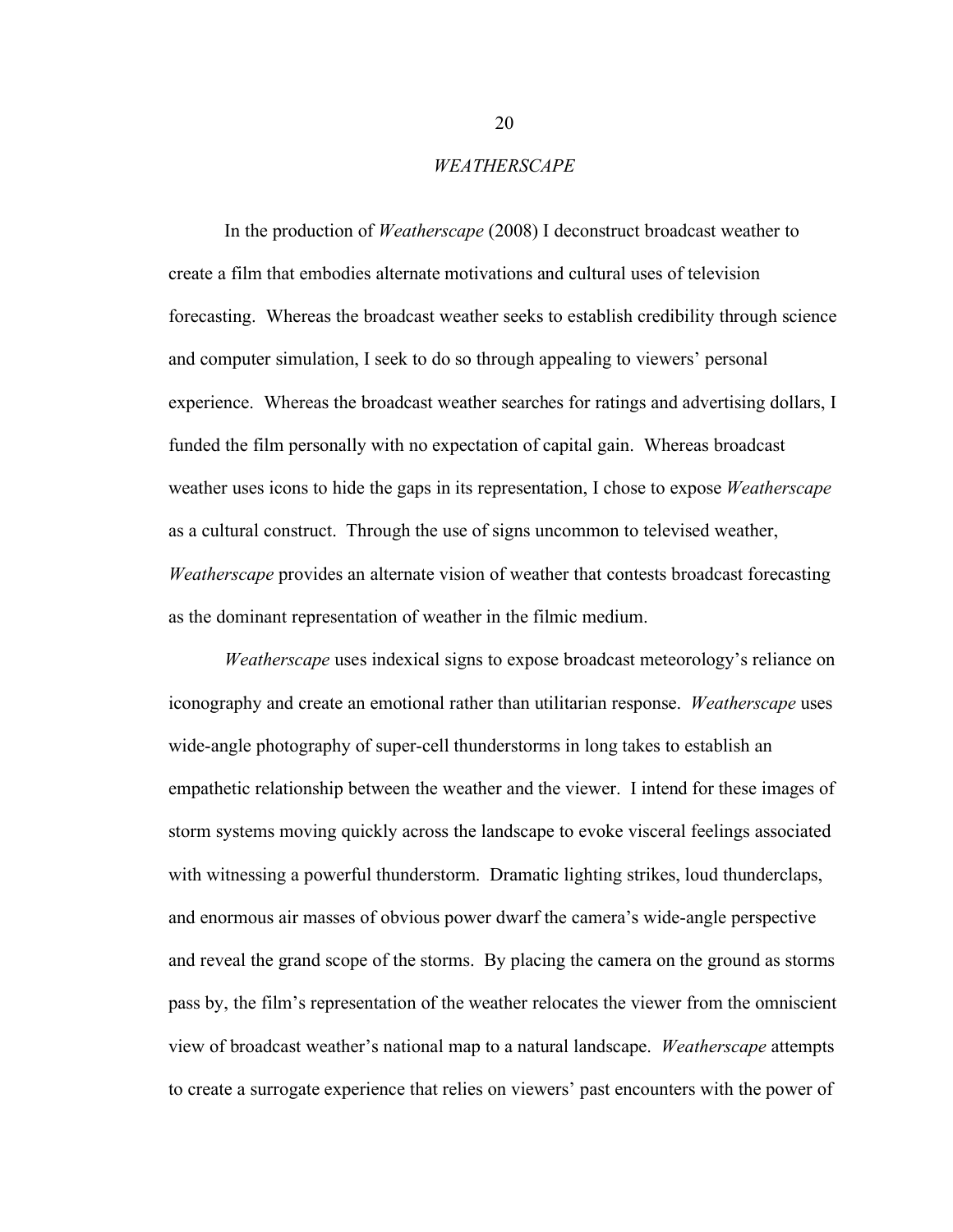nature. Feelings of beauty, awe, fear, shock, or even boredom are all valid responses because *Weatherscape's* primary purpose in deconstructing broadcast weather is to evoke an emotional response.

*Weatherscape* also uses symbolic signs, in the form of filmic conventions, to make commentary about the relationship between broadcast weather and the physical world. The beginning of *Weatherscape* briefly intersperses archetypal commercial television clips into long dramatic takes of natural weather phenomena. This technique symbolically highlights the juxtaposition of profilmic television with afilmic non-fiction. The television footage increasingly interrupts the viewers' empathic connection with the weather and reminds them of the artificial nature of typical broadcasts. *Weatherscape* continues editing storm footage with broadcast forecasting footage in a narrative of a struggle for power. Forecasters interrupt storm footage and are then cut off by the storm. The balance of power shifts back and forth as forecasters impose their system of signs on the thunderstorm and vice versa. The film overlays iconic graphics over indexical clouds, uses sound design to allow the sounds of the storm to disrupt televised forecasts, and montage editing to poetically draw attention to the networks' use of icons. The most powerful symbol in the film is that of a lightning strike and its accompanying thunderclap, which signify the weather's strongest support of an experiential basis for weather representation. Ultimately, the film leaves the battle for power unresolved with the parting statement by a news anchor, "…you sure gave us something to think about with that one…" (*Weatherscape*, 2008) Her statement represents the fact that neither representation of the weather is more valid than the other. By drawing attention to the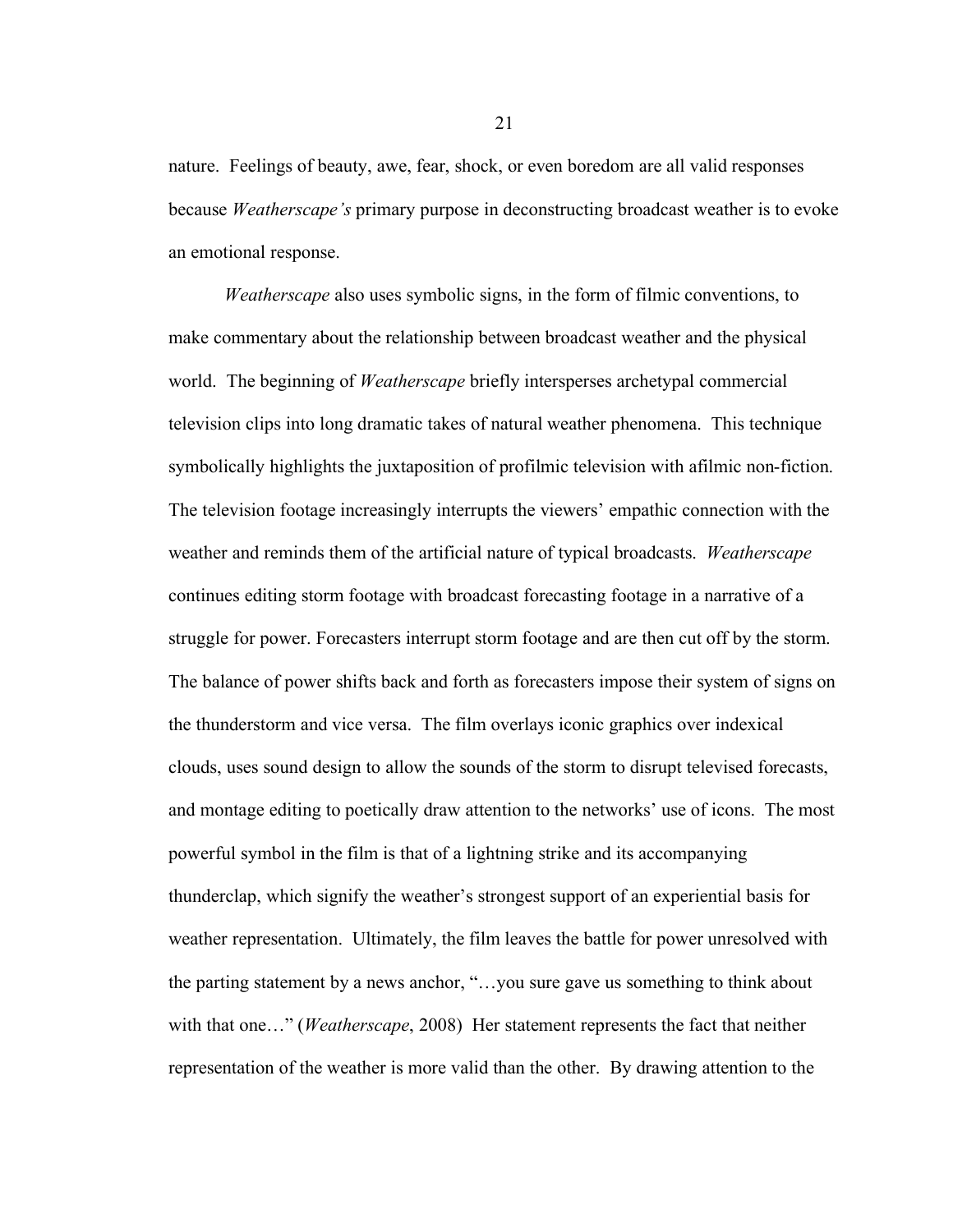differences in representation between *Weatherscape's* afilmic and indexical footage and forecasting's profilmic and iconic images, the film deconstructs the broadcast weather and provides an alternative representation.

Some of the value in *Weatherscape* comes from its ability to use different signs to create a new social purpose. It is able to do this in part because its emphasis on an emotional response rather than a practical one leaves more room for viewers' interpretations. *Weatherscape* seeks to create personal emotional meaning as a deconstruction of broadcast weather's impersonal dispassionate meaning. To do this it must expand on TV weather's emphasis on the value of empirical data with an emphasis on interacting with viewers' personal contexts. *Weatherscape* relies on viewers' life experiences to contextualize its images and form a personal interaction with the film.

It is possible to rely on viewers' personal contexts because there exists an interpretive step between signifiers and signified concepts. *Weatherscape* and televised forecasting present signifiers, but viewers must interpret exactly what they mean to them. Meteorologists mediate the interpretation of signs in meteorology; they interpret the meteorological signs, and, over time, we learn what the traditional iconic signs mean. While I suspect there are certain common emotional responses to the indexical signifiers of storms in *Weatherscape,* some viewers might have an unanticipated response or they might not form an empathic connection at all. As a filmmaker my job is to provide signs that I believe will carry meaning to the viewer, but that job stops at the screen, and "interpretive meaning, as opposed to manifest content, is not inherent in the screen but is generated in the space between the screen and viewer's eyes." (Channan) *Weatherscape*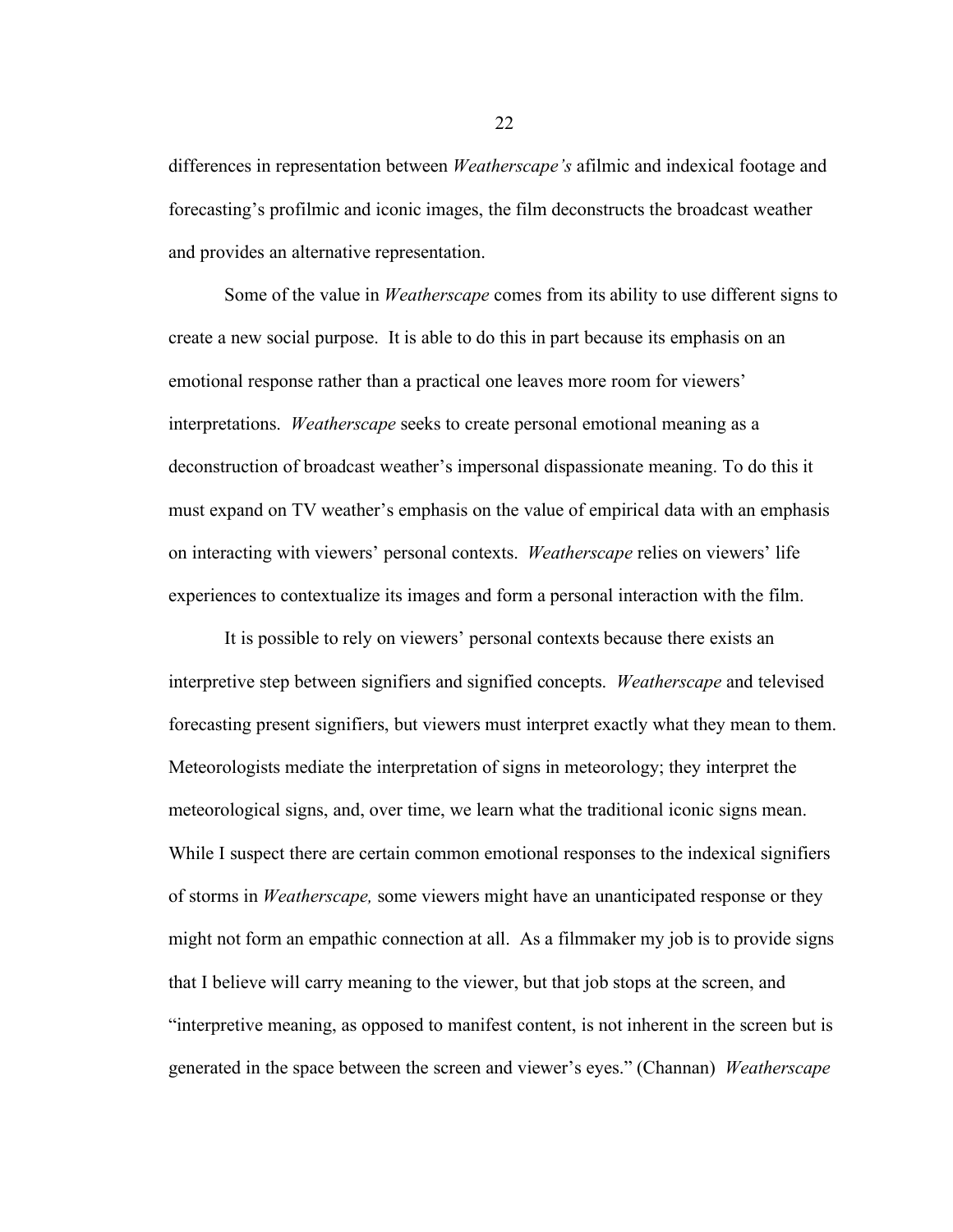does not provide pre-packaged information to "help people understand their place in the world" but asks for the viewer's active participation in creating personal meaning from its images. (Wilson)

The active process of interpretation also encourages viewers to see *Weatherscape*  as a highly mediated cultural construction. *Weatherscape's* indexical and symbolic signs, unlike network forecasting's iconic signs, demand a level of interpretation that raises awareness of the film's limits and omissions. When the sounds of wind and rain slowly drown out an on-screen weatherman's forecast, the film is not saying *everything* about his relationship to the weather as it is saying *something* about it. In addition, W*eatherscape* uses reflexive film techniques, like speed and motion control, to manipulate weather footage and draw viewers' attention to itself as a cultural and technological construct. Altering photographic shots of weather phenomena diminishes *Weatherscape's* indexical bond by interfering with the images' direct correlation to an event. While this seems to run counter to my argument supporting indexical imagery, it supports the film's argument that knowledge of a text's mediated construction is equally important to the deconstruction of broadcast weather.

*Weatherscape* provides an alternate representation of the weather in film by deconstructing televised network forecasting. Its use of symbolic and indexical signs, its afilmic rather than profilmic nature, its ability to allow viewers to interpret its signs based on their personal context, and its willingness to emphasize its constructed view of nature all place it in a new realm of weather discourse. By making more explicit the signs of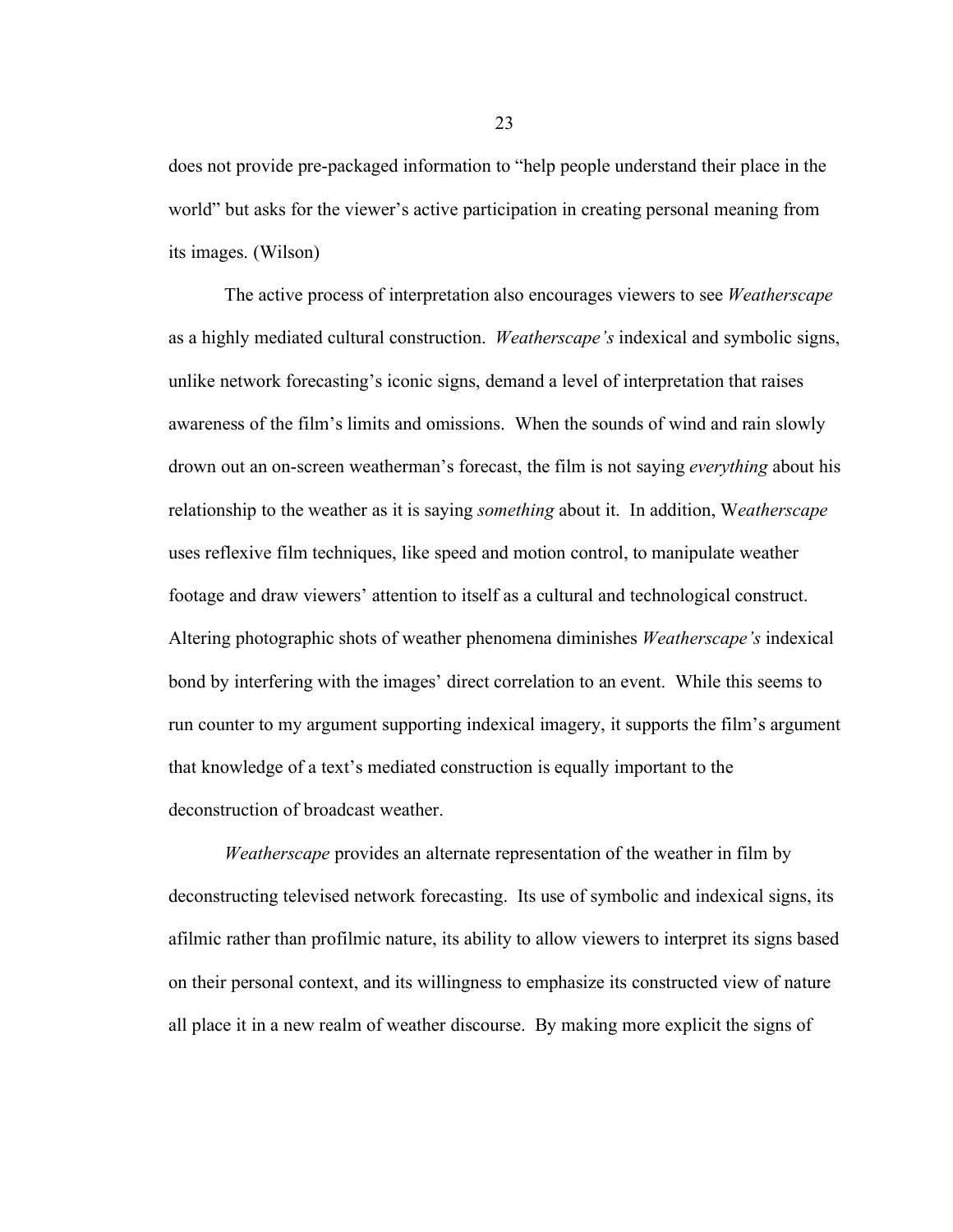broadcast weather and finding alternatives, *Weatherscape* performs the valuable function of showing how common ideas can give rise to new perspectives.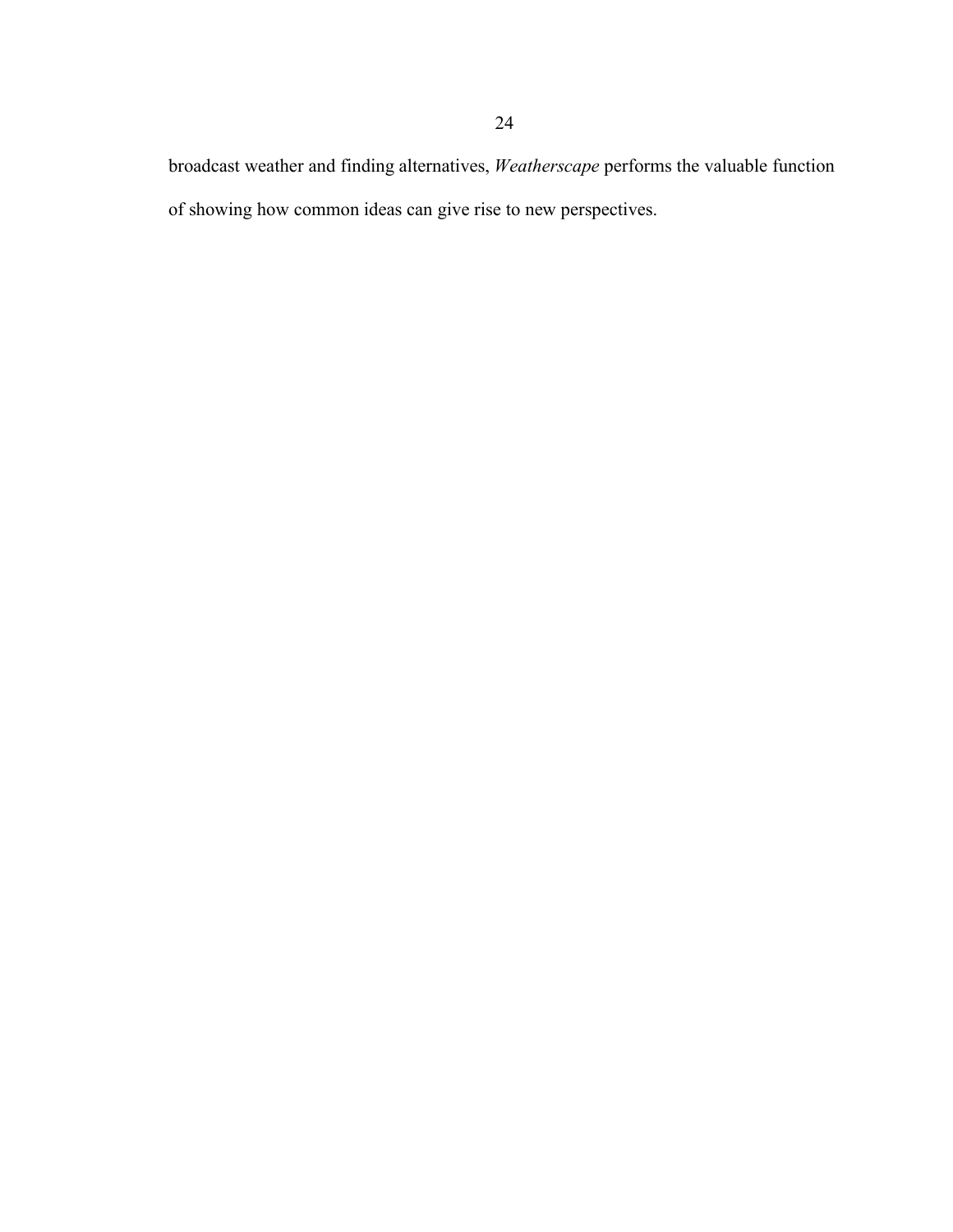### WORKS CITED

- Ainsworth, Greg. "Nothing normal about average." Bozeman Daily Chronicle. 4 February 2008: A3.
- Bains, Sunny. "Mixed Feelings." WIRED. Issue 15.04 March 2007: 25 March 2008 <http://www.wired.com/wired/archive/15.04/esp.html>.
- Chanan, Michael. "On Documentary: The Zapruder Quotient." Filmwaves No. 4. Date Unknown. 20 May 2008. < http://www.mchanan.net/page3/page3.html>.
- Chandler, Daniel. Semiotics for Beginners. 1994: 8 May 2008. <http://www.aber.ac.uk/media/Documents/S4B/semiotic.html>.
- Dargis, Manohla. "Voice, Eyes, and Camera of Katrina Survivors." New York Times. 31 March 2008: Movies. 7 April 2008 <http://www.nytimes.com/2008/03/31/ movies/31new.html>.
- Faulconer, James E. "Deconstruction." 15 June 1998: 7 May 2008. <http://jamesfaulconer.byu.edu/deconstr.htm#N\_13\_>.
- Grayson, Kent. "The Icons of Consumer Research: Using Signs to Represent Consumers' Reality." Representing Consumers: Voices, Views and Visions. Ed. Barbara Stern. New York, NY: Routledge, 1998. 27-43.

MacDonald, Scott. The Garden in the Machine. Berkeley: University of California, 2001.

- "Mark Mathis." Wikipedia: The Free Encyclopedia. 21 February 2008, 13:09 UTC. Wikimedia Foundation, Inc. 25 March 2008 <http://209.85.173.104/search?q= cache:yyXhQLUOp2sJ:en.wikipedia.org/wiki/Mark\_Mathis+Mark+Mathis&hl=e n&ct=clnk&cd=1&gl=us>.
- Mark Mathis as a flower [Video]. 21 September 2007: 25 March 2008 <http://youtube.com/watch?v=VWI2Dcsc3iI&feature=related>.
- Mark Mathis weatherman as a snowflake [Video]. 21 September 2007: 25 March 2008 <http://youtube.com/watch?v=BpAelrtvKBU&feature=related>.
- Mark Mathis weatherman drummer [Video]. 21 September 2007: 25 March 2008 <http://youtube.com/watch?v=8dJSWd-moUQ&feature=related>.
- Merchant, Carolyn. Reinventing Eden: The Fate of Nature in the Western World. New York: Routledge, 2003.